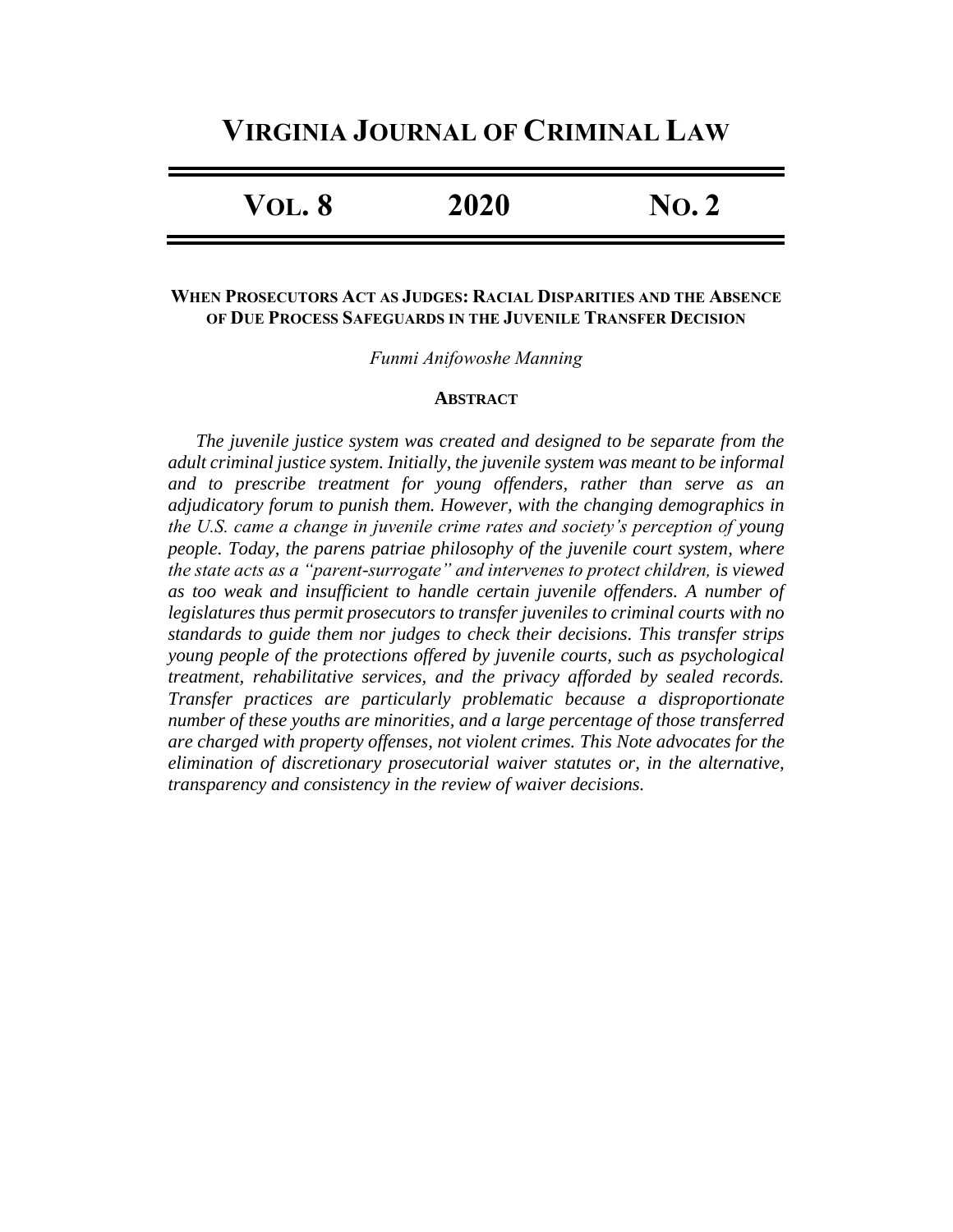# **WHEN PROSECUTORS ACT AS JUDGES: RACIAL DISPARITIES AND THE ABSENCE OF DUE PROCESS SAFEGUARDS IN THE JUVENILE TRANSFER DECISION**

*Funmi Anifowoshe Manning*

# **CONTENTS**

| I.   |                                                                        |
|------|------------------------------------------------------------------------|
| II.  | THE HISTORY OF THE JUVENILE JUSTICE SYSTEM 5                           |
|      | A. THE DEVELOPMENT OF DUE PROCESS AND PROCEDURAL SAFEGUARDS            |
|      |                                                                        |
|      | 1. The Right to a Hearing When Faced with Judicial Transfer to         |
|      |                                                                        |
|      | 2. A Youth's Right to Due Process During Juvenile Proceedings9         |
|      | B. AN EXAMINATION OF EXISTING JUVENILE WAIVER STATUTES 10              |
|      | $1_{-}$                                                                |
|      | 2. Legislative Exclusion Transfer Mechanisms 11                        |
|      | Prosecutorial Discretion ("Direct File") Transfer Mechanisms  12<br>3. |
|      |                                                                        |
| III. | PROBLEMS WITH THE "DIRECT FILE" SYSTEM14                               |
|      |                                                                        |
|      | 1. Lessons to be Learned from Florida and Its Prosecutorial            |
|      |                                                                        |
|      |                                                                        |
|      |                                                                        |
|      | C. WORSE OUTCOMES FOR JUVENILES AND LITTLE DETERRENT ON                |
|      |                                                                        |
|      |                                                                        |
| IV.  |                                                                        |
|      |                                                                        |
|      | 1. Legislative History from California and Vermont Support             |
|      | the Choice to Repeal Direct File Statutes 30                           |
|      |                                                                        |
|      |                                                                        |
|      |                                                                        |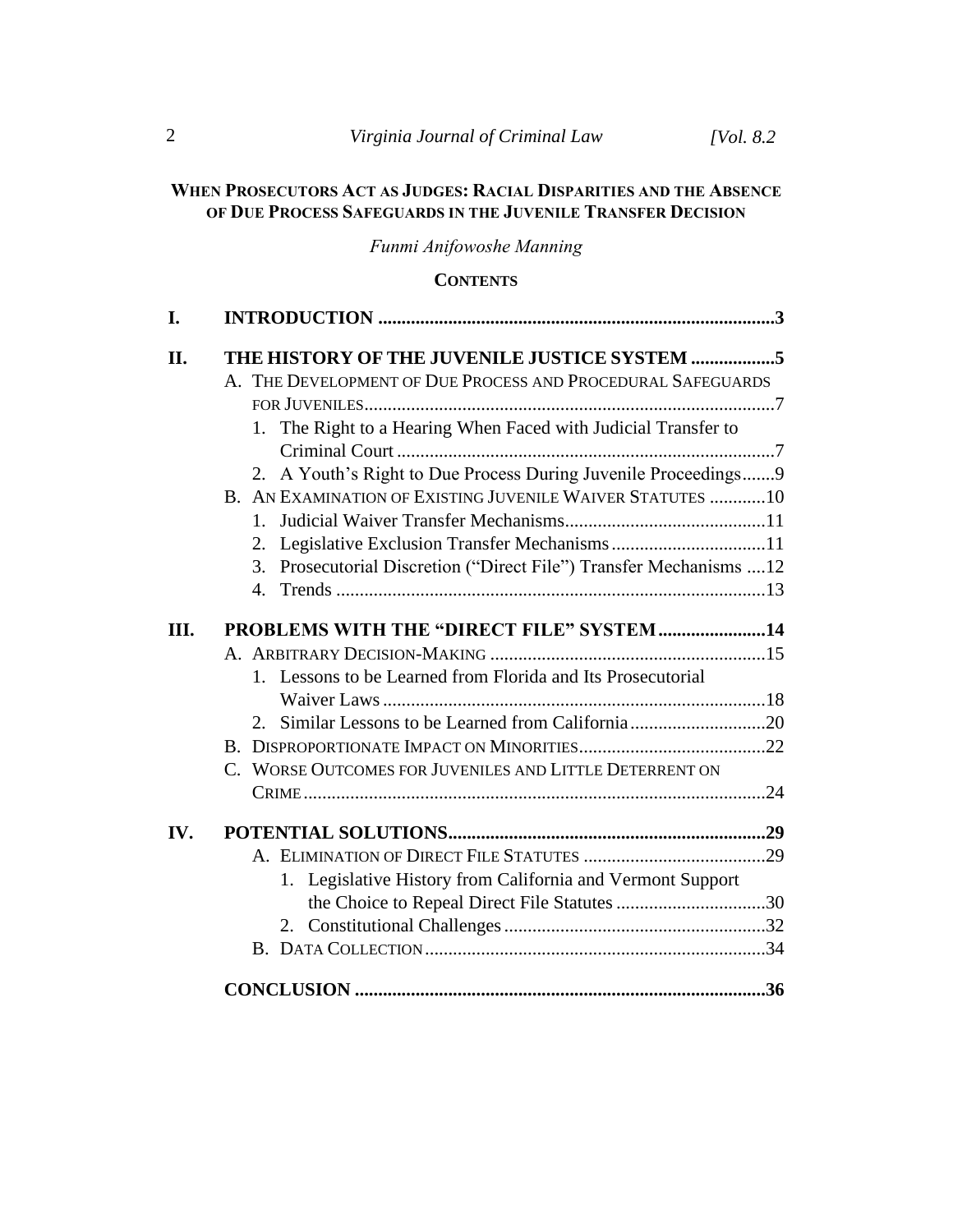When Prosecutors Act as Judges: Racial Disparities and the *2020]* 3 Absence of Due Process Safeguards in the Juvenile Transfer Decision

### **I. INTRODUCTION**

"Too often, discussion in the legal academy and among practitioners and policymakers concentrates simply on the adjudication of guilt or innocence. Too easily ignored is the question of what comes next. Prisoners are shut away—out of sight, out of mind."<sup>1</sup> These are the words of former Supreme Court Justice Anthony Kennedy, lamenting on the conditions of prisons and correctional facilities, and the practice of isolating prisoners for 23 hours a day.<sup>2</sup> Unprompted, Justice Kennedy briefly highlighted the plight of Kalief Browder, a 16-year-old who was accused of stealing a backpack and spent three years of his adolescence in the juvenile ward of Rikers Prison in New York.<sup>3</sup>

Browder's story is a tragic one. Browder was a young, black teenager accused of a relatively minor crime. Browder was previously charged as an adult, convicted of grand larceny, and given a youthful offender status over a previous "joyride" incident.<sup>4</sup> As a result of that conviction, Browder was still on probation when he was accused of stealing a man's backpack and was detained on charges of robbery, grand larceny, and assault. Browder's family could not afford to pay the \$3,000 bail, and Browder, *still* 16, was sent to Rikers. Browder, detained in a section of the prison with other juveniles, was often beaten by other inmates and guards, beatings he said that other inmates "endured much worse."<sup>5</sup> Although Browder's family thought he had grown stronger to combat the violence he faced, Browder also struggled with depression and isolation. Browder unsuccessfully attempted to hang himself while at Rikers. After three years, the charges against Browder were dropped because the District Attorney did not have enough evidence to bring a case. Tragically, two years after returning home and attempting to restore his life, Browder committed suicide.<sup>6</sup> Browder's story and anguish have revitalized the

<sup>1</sup> Davis v. Ayala, 135 S. Ct. 2187, 2209 (2015) (Kennedy, J., concurring).

<sup>2</sup> *Id.* at 2208–09.

<sup>3</sup> *Id.* at 2210; *see also* Jennifer Gonnerman, *Before the Law*, THE NEW YORKER (Sep. 24, 2014), https://www.newyorker.com/magazine/2014/10/06/before-the-law/amp.

<sup>4</sup> Gonnerman, *supra* note 3.

<sup>5</sup> *Id.*

<sup>6</sup> Vanessa Romo, *New York City Reaches \$3.3 Million Settlement with Kalief Browder's Family*, NPR (Jan. 25, 2019), https://www.npr.org/2019/01/25/688501884/new-yorkcity-reaches-3-3-million-settlement-with-kalief-browders-family.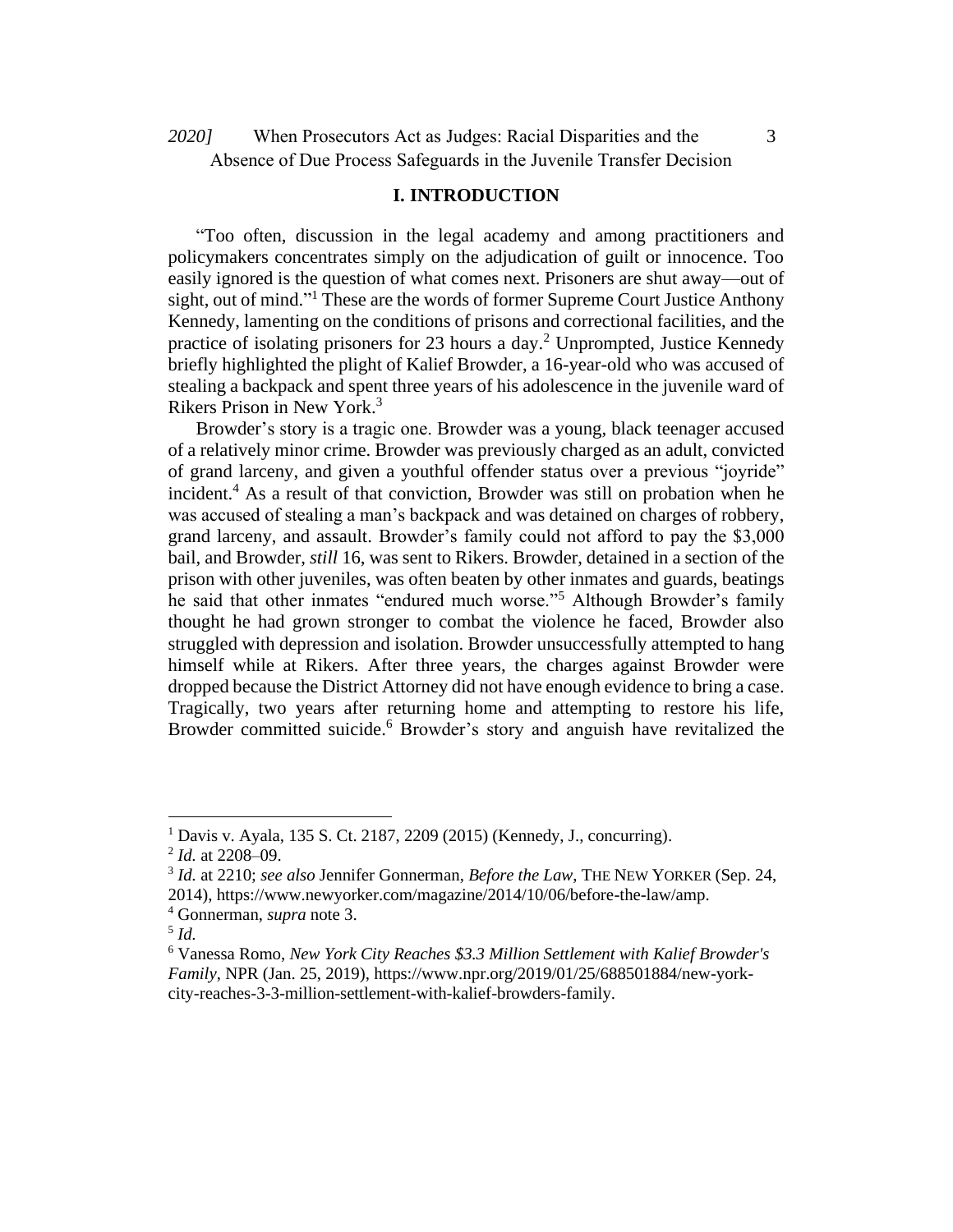movement for juvenile justice reform<sup>7</sup> and has brought juvenile justice issues to the forefront—unfortunately too late for Browder to benefit.<sup>8</sup>

The decision to charge Browder as an adult is not unique, and Browder's death should shine the spotlight on all states' juvenile justice systems and procedures particularly, the mechanisms and statutes allowing youth offenders to be treated as adults. In Browder's case, New York legislation mandated that he be treated as an adult. But other states, with more clandestine mechanisms such as prosecutorial waiver (also called "direct file"), allow the executive branch to decide whether juveniles may be treated as adults and funnel them into the criminal justice system. In thirteen jurisdictions, state prosecutors have the absolute discretion to decide whether or not to transfer a youth offender to the criminal justice system via the direct file process. <sup>9</sup> Every day, black and brown boys and girls like Kalief Browder are transferred to the adult criminal justice system. In California, for example, "[i]n 2013, for every white teenager who experienced direct file, 2.4 Latino youth and 4.5 black youth faced the same situation. By 2014, 3.3 Latino youth and 11.3 black youth faced direct file for every white young person."<sup>10</sup>

The resulting series of events leading to Browder's tragic passing highlights one of the many problems of treating youth offenders as adults. The adult criminal justice system is insufficient to serve the wide array of needs of youths and

<sup>7</sup> *See, e.g.*, Shabnam Javdani & Erin Godfrey, *A New Season for Youth Justice Reform*, HUFFINGTON POST (July 10, 2016), https://www.huffingtonpost.com/shabnam-javdani/anew-season-for-youth-ju\_b\_10895542.html. *See also Sens. Lankford and Booker Introduce Bipartisan Bill to Ban Juvenile Solitary Confinement*, THE ADA NEWS (Feb. 9, 2017), https://www.theadanews.com/news/local\_news/sens-lankford-and-bookerintroduce-bipartisan-bill-to-ban-juvenile/article\_98cf98c2-cc42-5cfd-a3e0- 31919c65077e.html.

<sup>8</sup> *See* Romo, *supra* note 6. The death of young Mr. Browder incentivized legislators in the state of New York to pass reforms to the juvenile justice system. *Id.* One of these reforms was aimed at raising the age at which youth offenders can remain in the juvenile justice system, in contrast to previous legislation in New York, which allowed 16- and 17-yearold offenders to be treated as adults in the criminal justice system. *Raise the Age*, NEW YORK STATE, https://www.ny.gov/programs/raise-age-0 (last visited Nov. 20, 2018).

<sup>9</sup> *See infra* II.B(3); *see also See* Anne Teigen, *Juvenile Age of Jurisdiction and Transfer to Adult Court Laws*, NATIONAL CONFERENCE OF STATE LEGISLATURES,

http://www.ncsl.org/research/civil-and-criminal-justice/juvenile-age-of-jurisdiction-andtransfer-to-adult-court-laws.aspx (last visited Sep. 16, 2020).

<sup>&</sup>lt;sup>10</sup> Sarah Barr, *Several States Look to Keep Teenagers Out of Criminal Court*, JUVENILE JUSTICE INFORMATION EXCHANGE (June 23, 2016), https://jjie.org/2016/06/23/severalstates-look-to-keep-teenagers-out-of-criminal-court/.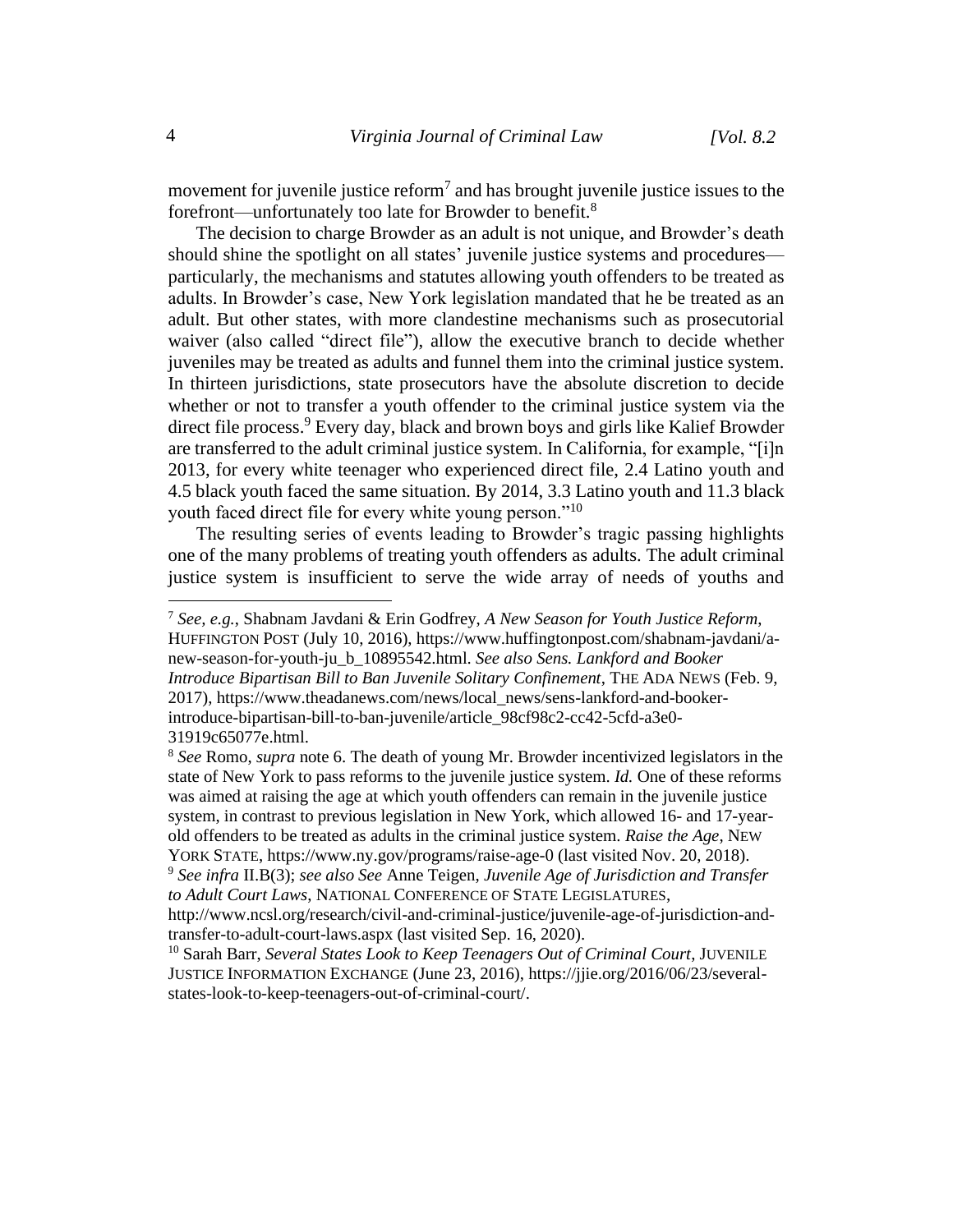When Prosecutors Act as Judges: Racial Disparities and the *2020]* 5 Absence of Due Process Safeguards in the Juvenile Transfer Decision

adolescents, as evidenced by Browder's attempted suicide during his incarceration and his suicide ideation after his release. The elimination of direct file laws also would stymie many of the disparities that continue to plague our juvenile and criminal justice systems. This Note will focus on the racial and social inequalities that arise when the executive branch grants prosecutors unfettered discretion and decision-making power about how to treat our vouths.<sup>11</sup>

# **II. THE HISTORY OF THE JUVENILE JUSTICE SYSTEM**

The creation of the juvenile court system in the United States was the result of many reform movements.<sup>12</sup> Initially, there was no separate system for youth accused of criminal violations.<sup>13</sup> The industrialization and increased immigration of individuals into the United States in the  $19<sup>th</sup>$  century led to "overcrowding, disruption of family life, increase in vice and crime, and all the other destructive factors characteristic of rapid urbanizations."<sup>14</sup> The resulting "[t]ruancy and delinquency" led to a general concern about children and the "desire to rescue [them] and restore them to a healthful, useful life."<sup>15</sup> These concerns manifested into goals by progressive reformers to "diagnose and treat the problems underlying deviance,"<sup>16</sup> with the additional goals of tackling "inadequate housing, dysfunctional and broken families, dependency and neglect, poverty, crime and delinquency, and economic exploitation."<sup>17</sup> These goals led to the adoption of the

<sup>11</sup> *See infra* Section III.

<sup>12</sup> *See* BARRY C. FELD, THE EVOLUTION OF THE JUVENILE COURT 19–25 (2017); ELLEN MARRUS & IRENE MERKER ROSENBERG, CHILDREN AND JUVENILE JUSTICE 3–6 (2d ed. 2012).

<sup>13</sup> MARRUS & ROSENBERG, *supra* note 12, at 3. This was because under the common law system, "children under 7 years [old were presumed to be] incapable of felonious intent," and thus could not "be held criminally responsible" for their actions. *Id.* Similarly, children older than 7 but under 14 years of age were not held criminally responsible "unless [it was] shown [that they could] understand the consequences of [their] actions." *Id.* 

<sup>14</sup> *Id.* at 4. *See also* Barry C. Feld, *A Century of Juvenile Justice: A Work in Progress or A Revolution That Failed?*, 34 N. KY. L. REV. 189, 191–92 (2007).

<sup>15</sup> MARRUS & ROSENBERG, *supra* note 12, at 4.

<sup>16</sup> *Id. See also* Elizabeth S. Scott & Thomas Grisso, *The Evolution of Adolescence: A Developmental Perspective on Juvenile Justice Reform*, 88 J. CRIM. L. & CRIMINOLOGY 137, 141–42 (1997).

<sup>17</sup> FELD, *supra* note 12, at 23.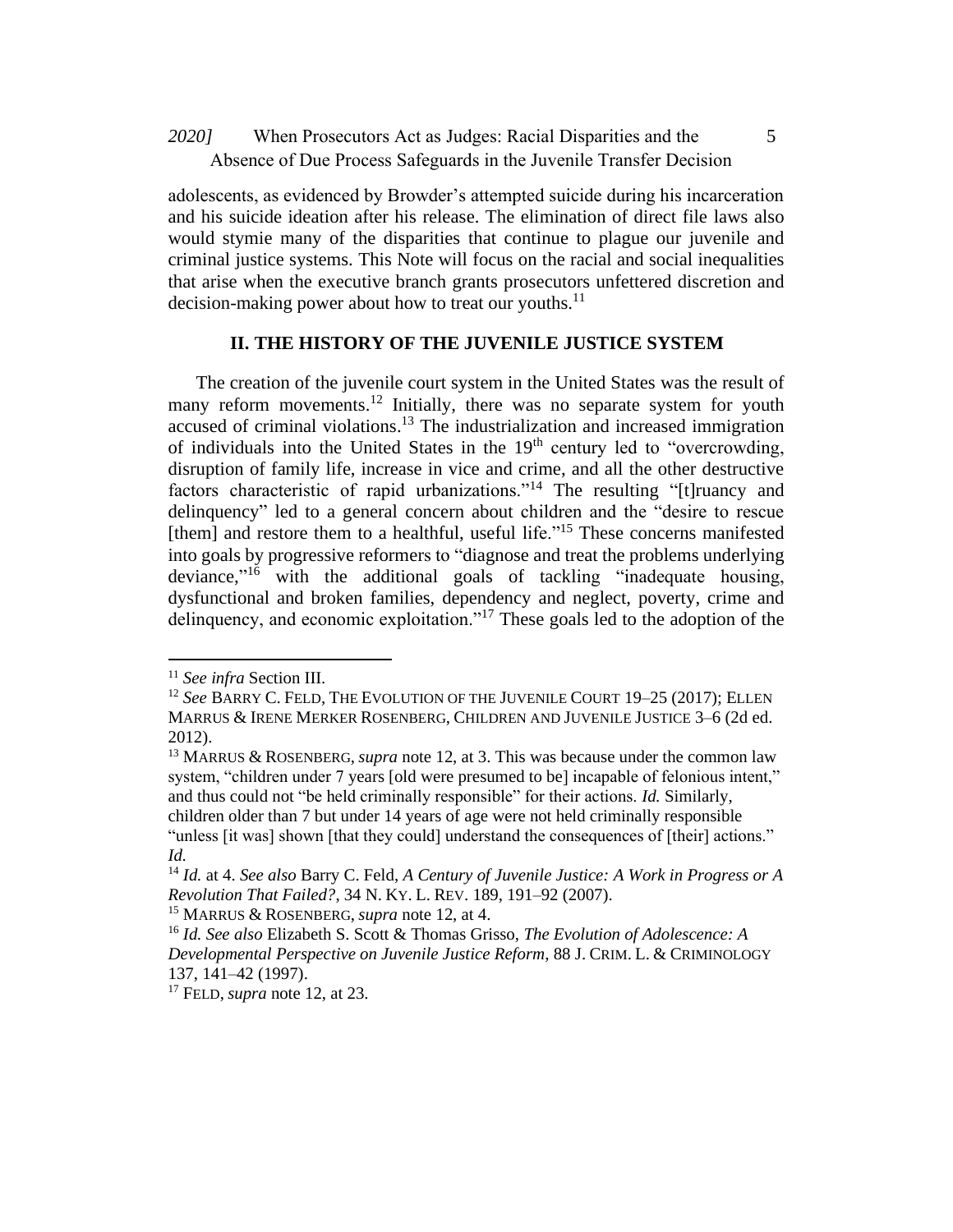doctrine of *parens patriae* in the burgeoning legal system, where the state acts as a "parent-surrogate" and intervenes to protect children.<sup>18</sup> These reforms led to the founding of many new institutions to protect children in the legal system, such as the New York City's House of Refuge in 1825, an institution created to separate children from adult offenders and provide them with "corrective treatment rather than punishment."<sup>19</sup> Soon after, "[s]tate reform[s] and industrial schools" for children were established. 20

Slowly, these reforms began to take hold in court systems all over the country.<sup>21</sup> In 1899, Illinois became the first jurisdiction, through its Juvenile Court Act, to establish a separate court specifically for children.<sup>22</sup> The advocates and reformers viewed juveniles as "innocent[,] albeit misguided children…[and] they believed children were less blame-worthy than were adults for criminal behavior and more amenable to change."<sup>23</sup> Thus, the *parens patriae* philosophy of the juvenile justice system was viewed as negating the need for due process in juvenile proceedings.<sup>24</sup> "Hearings were to be informal and nonpublic, records confidential, children detained apart from adults, [and] a probation staff appointed."<sup>25</sup> A lawyer and other formal procedures were viewed as unnecessary because "adversary tactics"<sup>26</sup> would not aide in the effectuation of a treatment plan and the best interests of a child.<sup>27</sup>

<sup>18</sup> *Id.* at 24.

<sup>19</sup> MARRUS & ROSENBERG, *supra* note 12, at 4. *See also* Brice Hamack, *Go Directly to Jail, Do Not Pass Juvenile Court, Do Not Collect Due Process: Why Waiving Juveniles into Adult Court Without A Fitness Hearing Is A Denial of Their Basic Due Process Rights*, 14 WYO. L. REV. 775, 783–84 (2014).

<sup>20</sup> *See* MARRUS & ROSENBERG, *supra* note 12, at 4.

<sup>21</sup> *See* Feld, *supra* note 14, at 193–97.

<sup>22</sup> Hamack, *supra* note 19, at 783; MARRUS & ROSENBERG, *supra* note 12, at 5.

<sup>23</sup> *See* FELD, *supra* note 12, at 30.

<sup>24</sup> *See* Amanda NeMoyer, *Kent Revisited: Aligning Judicial Waiver Criteria with More Than Fifty Years of Social Science Research*, 42 VT. L. REV. 441, 443–46 (2018). The "ordinary trappings of the court-room" were considered superfluous in juvenile proceedings, including the right to counsel, a jury, and the application of the rules of evidence. *Id*. at 445*.*

<sup>25</sup> MARRUS & ROSENBERG, *supra* note 12, at 5; *see also* NeMoyer, *supra* note 24, at 445– 46.

<sup>26</sup> MARRUS & ROSENBERG, *supra* note 12, at 5. Under this system, a "fatherly and sympathetic" judge would preside over juvenile proceedings and would "investigate, diagnose, and prescribe treatment, not … adjudicate guilt or fix blame." *Id.* <sup>27</sup> *See* FELD, *supra* note 14, at 196.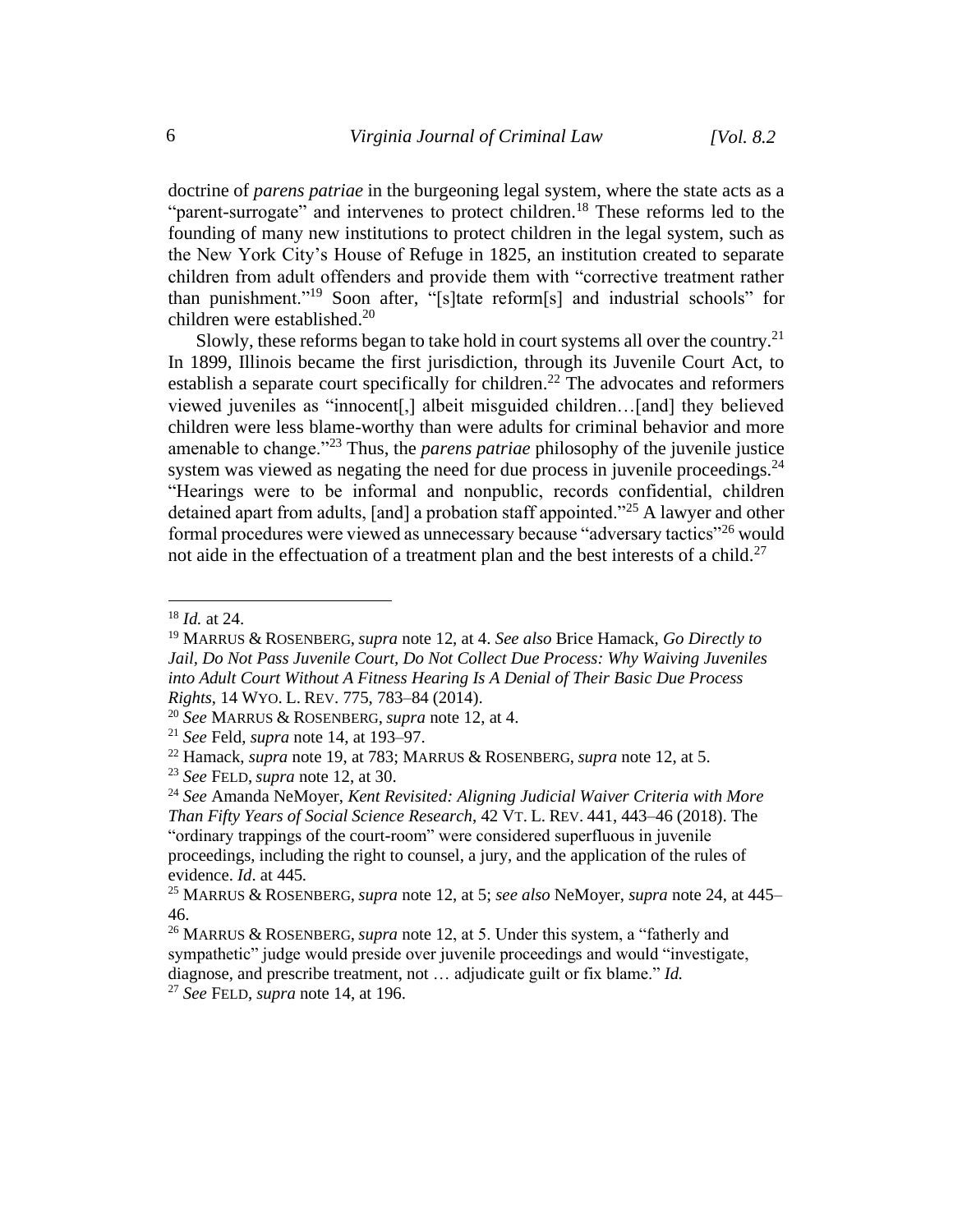# When Prosecutors Act as Judges: Racial Disparities and the *2020]* 7 Absence of Due Process Safeguards in the Juvenile Transfer Decision

### A. THE DEVELOPMENT OF DUE PROCESS AND PROCEDURAL SAFEGUARDS FOR JUVENILES

In the 1960s, the Supreme Court used the constitutional strategies of "incorporation, reinterpretation, and equal protection" to decide state criminal procedure cases and extend constitutional rights to criminal defendants.<sup>28</sup> The Court then began expanding these procedural rights and safeguards to juveniles.<sup>29</sup>

1. The Right to a Hearing When Faced with Judicial Transfer to Criminal Court

Notably, in *Kent v. United States*, the Court held that a juvenile, when faced with a judicial waiver of the juvenile court's jurisdiction, was entitled to a hearing, a statement of reasons for the court's decision, and access by his or her counsel to social records or other similar reports.<sup>30</sup> Morris A. Kent, Jr., aged 16, was accused of breaking-and-entering, burglary, and rape after his fingerprints were found to match those on the crime scene.<sup>31</sup> For about one week, Kent was shuffled between police headquarters for interrogation and a children's institution, with no arraignment and no determination by a judge as to whether there was probable cause to detain him.<sup>32</sup> Kent's counsel filed a motion to allow the Juvenile Court to grant access to Kent's social services file.<sup>33</sup> He aimed to show that Kent was mentally ill and if given "adequate treatment in a hospital under the aegis of the Juvenile Court," he could be rehabilitated. $34$  The Juvenile Court judge entered an order waiving jurisdiction and directing that Kent be held for trial.<sup>35</sup> The judge did this without conducting a hearing, conferring with Kent or his parents, nor reciting any findings of fact or reasons for the waiver.<sup>36</sup> Kent was tried in criminal court, found guilty, and sentenced to a total of 30 to 90 years in prison.<sup>37</sup>

The Supreme Court reasoned that although the District of Columbia statute gave courts discretion as to the weight of factual considerations, it did not confer upon

<sup>29</sup> *Id.*

- <sup>31</sup> *Id.* at 543.
- <sup>32</sup> *Id.* at 544–45.
- <sup>33</sup> *Id.* at 546.

<sup>35</sup> *Id.* at 546.

<sup>28</sup> *See* FELD, *supra* note 12, at 56–57.

<sup>30</sup> Kent v. United States, 383 U.S. 541, 557, 560–62 (1966).

<sup>34</sup> *Id.* at 544–45.

<sup>36</sup> *Id.*

<sup>37</sup> *Id.* at 550.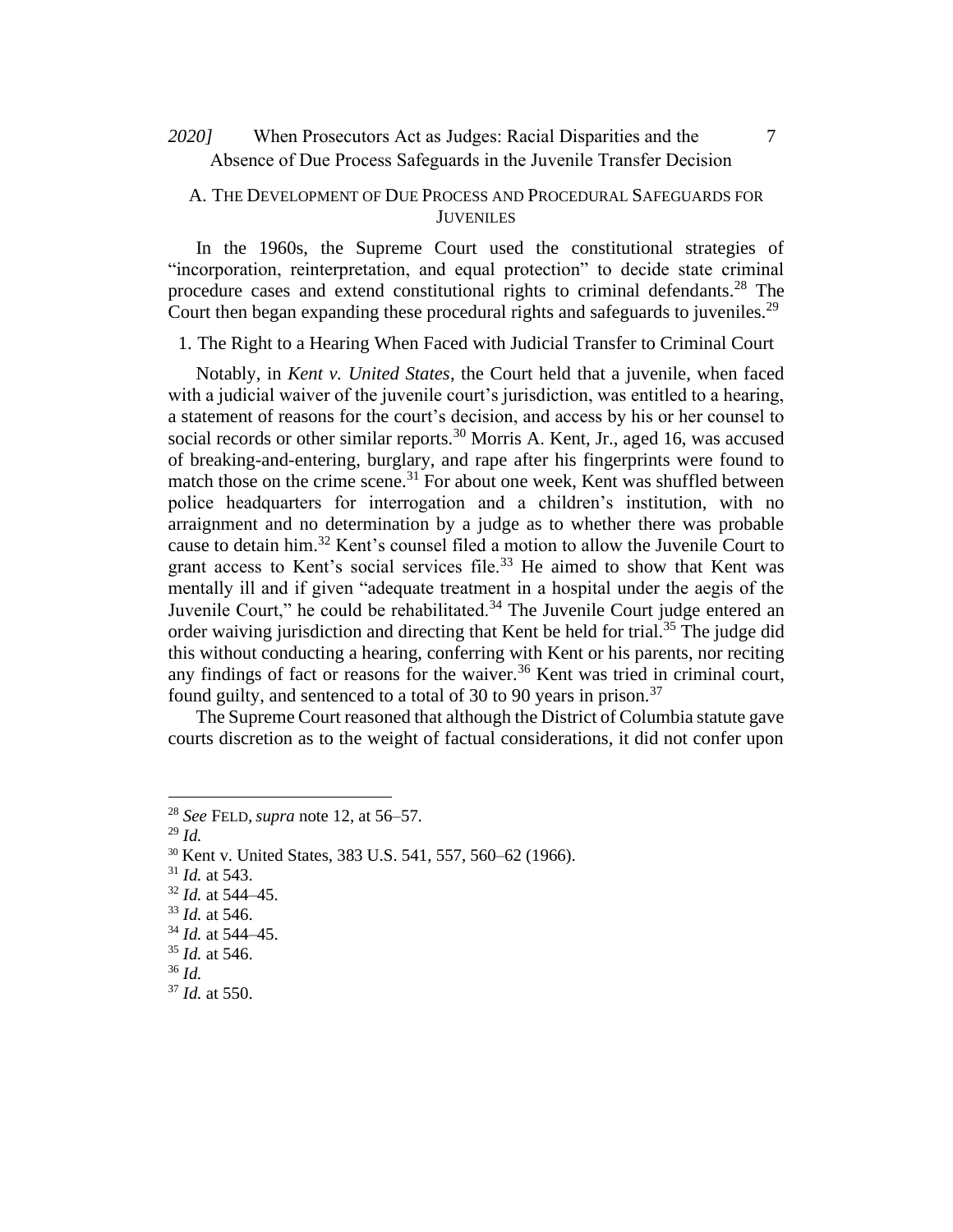the courts "a license for arbitrary procedure."<sup>38</sup> The Court emphatically stated that "there is no place in our system of law for reaching a result of such tremendous consequences without ceremony—without hearing, without effective assistance of counsel, [and] without a statement of reasons."<sup>39</sup> The Court noted that although the District's statute was rooted in a "social welfare philosophy," evidence showed that the children in these proceedings received "neither the protections accorded to adults nor the solicitous care and regenerative treatment postulated for children."<sup>40</sup> The Court held that the hearings provided to juveniles "must measure up to the essentials of due process and fair treatment."<sup>41</sup> In an appendix to the opinion, the Court enumerated specific standards which a juvenile court judge should weigh during the decision to waive or transfer jurisdiction to criminal court including: the seriousness of the offense, whether the offense was committed against persons or property, the merit of the complaint and the likelihood of an indictment, the maturity of the juvenile and his or her home life situation, the juvenile's record and court history, the ability to protect the public, and the likelihood of "reasonable rehabilitation" of the juvenile. $42$ 

Then, in *Breed v. Jones,* the Court held that the Double Jeopardy Clause was applicable to juvenile proceedings, regardless of their "civil" nature. Jones was 17 years old when he was charged in juvenile court with armed robbery.<sup>43</sup> Jones was first tried in juvenile court and found "unfit for treatment as a juvenile" and then was later transferred to and prosecuted as an adult in state court for the same crime.<sup>44</sup> The Court reasoned that "the risk to which the term jeopardy refers is that traditionally associated with 'actions intended to authorize criminal punishment to vindicate public justice,'" and given the magnitude of consequences resulting from juvenile hearings, "there is little to distinguish" it from criminal prosecution. <sup>45</sup> The Court held that a State must "determine whether it wants to treat a juvenile within the juvenile-court system *before…*a proceeding that may result in an adjudication that he has violated a criminal law and in a substantial deprivation of liberty, rather

<sup>45</sup> *Id.* at 529–31.

<sup>38</sup> *Id.* at 553.

<sup>39</sup> *Id.* at 554.

<sup>40</sup> *Id.* at 554–57.

<sup>41</sup> *Id.* at 562.

<sup>42</sup> *See Id.* at 564–68. The Appendix to the Opinion cited Policy Memorandum No. 7, which listed criteria previously adopted by the D.C. Juvenile Court to govern waiver requests but had been abrogated by the time of the Court's decision. *Id.* at 546 n.4. <sup>43</sup> Breed v. Jones*,* 421 U.S. 519, 521 (1975).

<sup>44</sup> *Id.* at 522–26.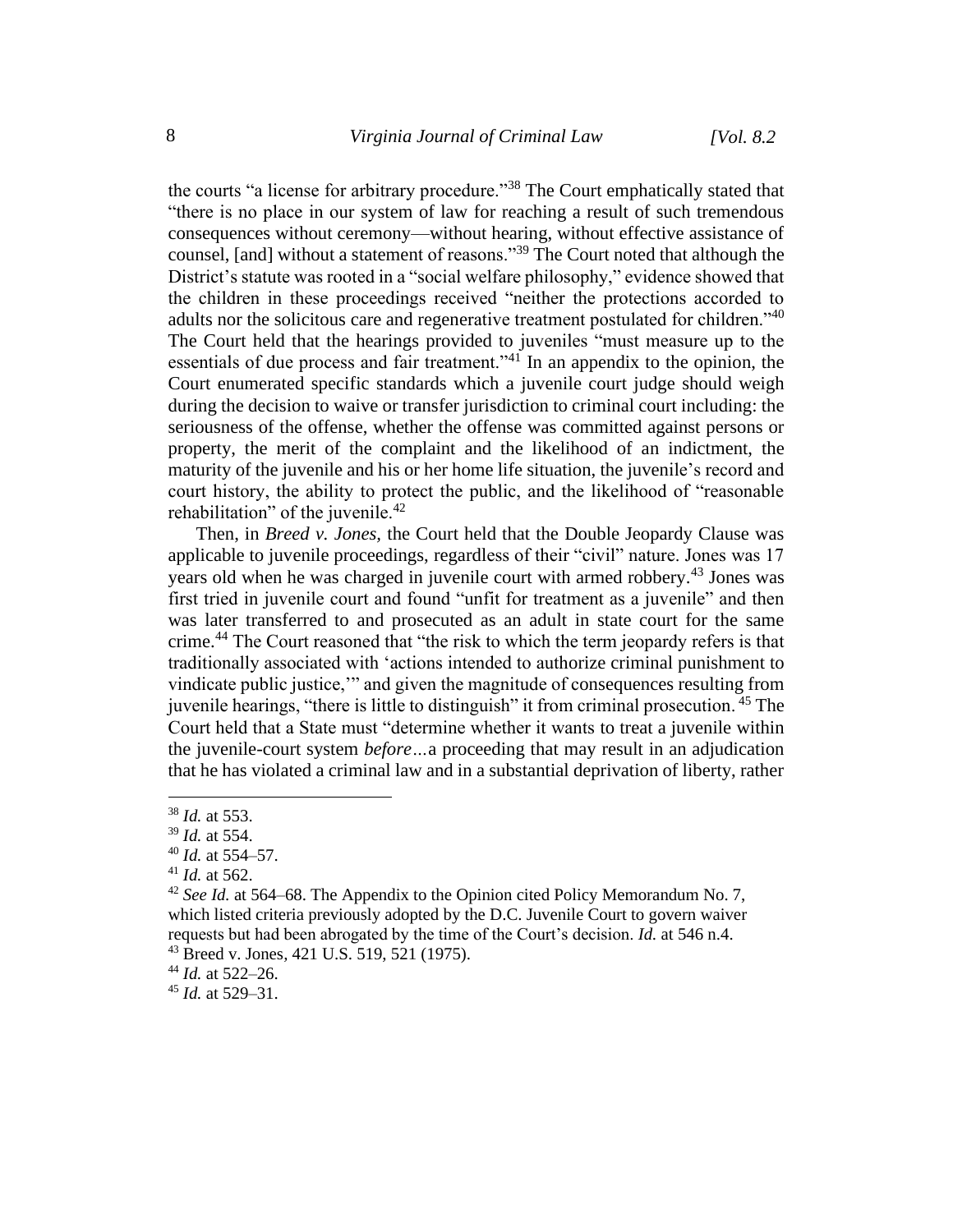When Prosecutors Act as Judges: Racial Disparities and the *2020]* 9 Absence of Due Process Safeguards in the Juvenile Transfer Decision

than subject him to the expense, delay, strain, and embarrassment of two such proceedings."<sup>46</sup>

In sum, *Kent* and *Breed* together establish that states that choose to provide transfer hearings must provide reasonable and legitimate procedures, including a proper hearing, sufficient notice to a juvenile's family and attorney, the right to legal assistance, and a statement of reasons for the decision to transfer to the juvenile.<sup>47</sup>

2. A Youth's Right to Due Process During Juvenile Proceedings

The Court affirmed and further extended procedural rights for juveniles in *In*  Re Gault.<sup>48</sup> Gault established the required due process rights that must be afforded to juveniles during juvenile court proceedings generally. <sup>49</sup> 15-year-old Gerald Gault was accused of making lewd statements via telephone to his neighbor.<sup>50</sup> He was arrested and detained with no notice given to his family<sup>51</sup>, and after numerous hearings with many conflicting statements regarding Gault's involvement in the phone calls, Gault was committed to a "State Industrial School" until the age of 21.<sup>52</sup> The Court recognized that the "loose procedures, high-handed methods and crowded court calendars, either singly or in combination, all too often, have resulted in depriving some juveniles of fundamental rights that have resulted in a denial of due process."<sup>53</sup> The Court held that due process entitled juveniles to notice of their charges provided in time to have a "reasonable opportunity to prepare,"<sup>54</sup> the right to be represented by counsel.<sup>55</sup> the Fifth Amendment "privilege against selfincrimination" and involuntary confessions,<sup>56</sup> and the opportunity to cross-examine any accusers under oath.<sup>57</sup>

<sup>46</sup> *Id.* at 537–38 (emphasis added).

<sup>47</sup> *See* Marisa Slaten, Note, *Juvenile Transfers to Criminal Court: Whose Right Is It Anyway?*, 55 RUTGERS L. REV. 821, 829 (2003).

<sup>48</sup> *See In Re* Gault, 387 U.S. 1 (1967); *see also* FELD, *supra* note 12, at 56–57.

<sup>49</sup> *See* Gault, 387 U.S. at 30–31.

<sup>50</sup> *Id.* at 4–6.

<sup>51</sup> *Id.* at 5.

 $52$  *Id.* at 6–9.

<sup>53</sup> *Id.* at 19.

<sup>54</sup> *Id.* at 33.

<sup>55</sup> *Id.* at 41.

<sup>56</sup> *Id.* at 55–56.

<sup>57</sup> *Id.* at 56–57.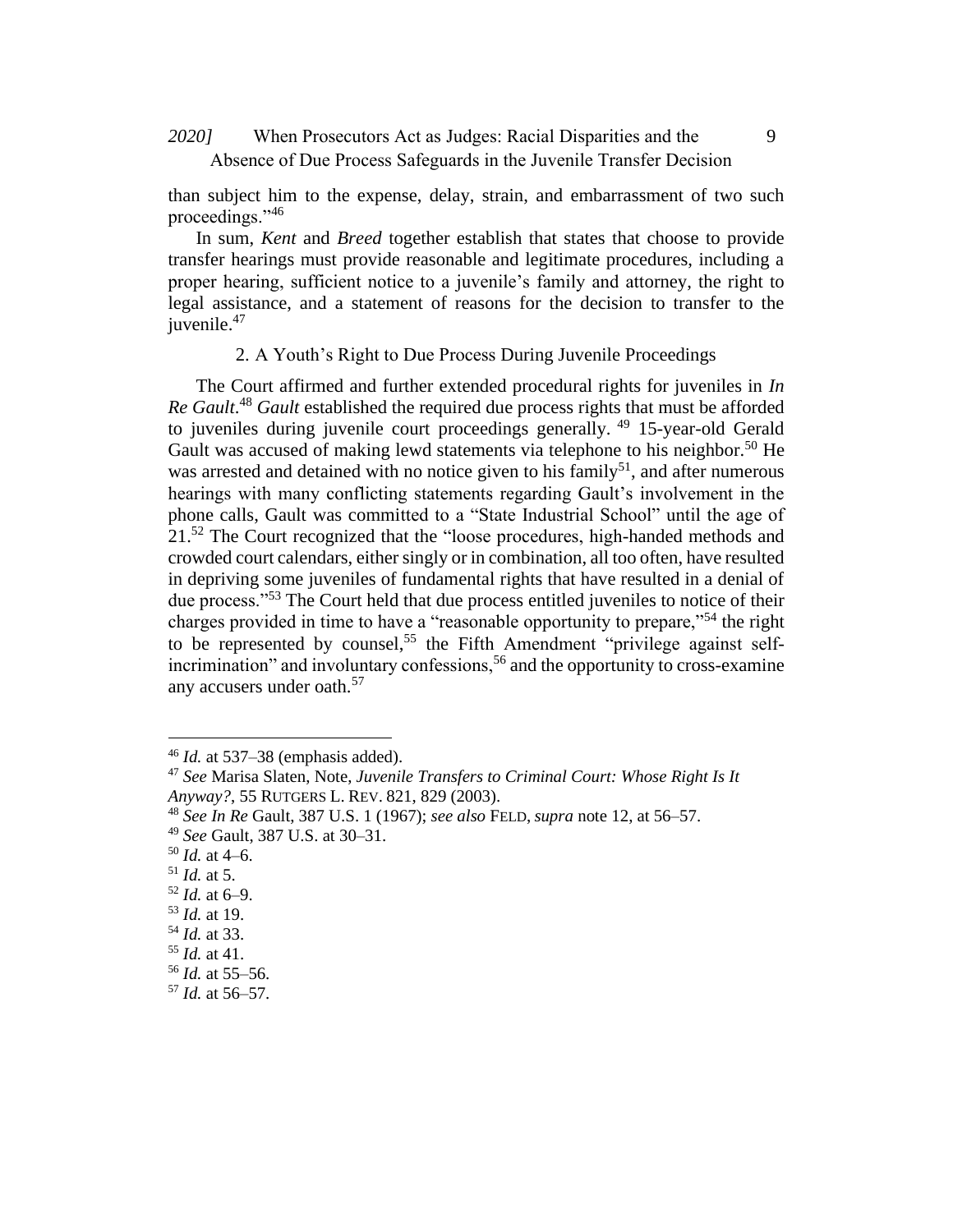Finally, *In Re Winship*, the Court held that the standard of proof beyond a reasonable doubt was applicable to juvenile proceedings.<sup>58</sup> There, Samuel Winship, a 12-year old boy was convicted of stealing over \$100 from a locker that he broke into.<sup>59</sup> He was ordered to be placed into a "training school" for six years until he turned 18. $^{60}$  The Court reversed, finding that throughout the Nation's history, a high standard for criminal cases and convictions has been expressed, and the Court, since as early as 1881, had presumed that the constitution required such a standard.<sup>61</sup> The Court concluded that the beyond a reasonable doubt standard was just as important as the procedural safeguards established in *Gault.*<sup>62</sup> Despite the progress in constitutional safeguards for juveniles, some scholars have argued that the Court's endorsement led to the "convergence" of criminal law and juvenile courts.<sup>63</sup>

### B. AN EXAMINATION OF EXISTING JUVENILE WAIVER STATUTES

Today, every state and the District of Columbia has a separate juvenile court system. All states have statutory limits on the age of minority for juvenile court.<sup>64</sup> In nearly every state, 17 is the maximum age at which the juvenile court has jurisdiction over the individual,<sup>65</sup> while Georgia, Michigan, Missouri, Texas, and Wisconsin have a lower maximum set at age 16.<sup>66</sup> In addition, every jurisdiction has transfer laws, also called "waiver" or "removal" laws—that enable the removal of juveniles from the juvenile court's jurisdiction and subsequent transfer to criminal court.

<sup>66</sup> *Id.*; *See also* Raise the Age, NEW YORK STATE, https://www.ny.gov/programs/raiseage-0 (last visited Nov. 20, 2018); *see also* What is Raise the Age?, RAISE THE AGE NORTH CAROLINA, https://raisetheagenc.org/raise-the-age/ (last visited Nov. 20, 2018) (New York and North Carolina, states that previously set the maximum age of juvenile court jurisdiction at age 15 have both passed "Raise the Age" laws to be phased into legislation over time. By 2019, both state laws will take into effect to raise the age of juvenile court jurisdiction to 18 years old).

<sup>58</sup> *In re Winship* 397 U.S. 358, 367 (1970).

<sup>59</sup> *Id.* at 359–60.

<sup>60</sup> *Id.* at 360.

<sup>61</sup> *Id.* at 361–62.

<sup>62</sup> *Id.* at 368.

<sup>63</sup> *See* FELD, *supra* note 12, at 64–67 (positing that *Gault*, *Winship*, and *Breed* "criminalized delinquency trials").

<sup>64</sup> *See* Teigen, *supra* note 9 (last visited Sep. 16, 2020).

<sup>65</sup> *Id*.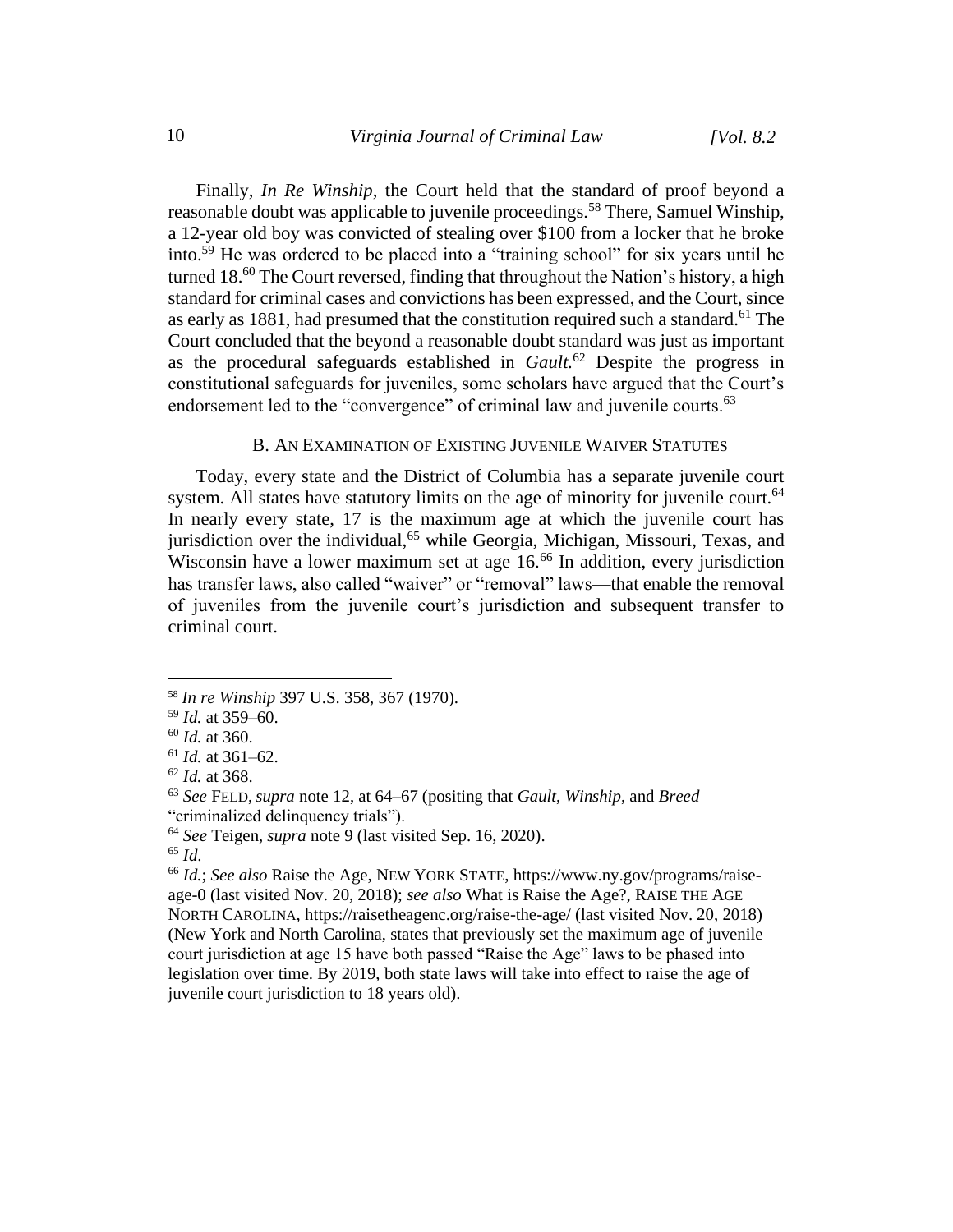# 2020] When Prosecutors Act as Judges: Racial Disparities and the 11 Absence of Due Process Safeguards in the Juvenile Transfer Decision

There are generally three main distinct mechanisms to transfer juveniles to criminal courts: judicial waiver, legislative exclusion, and prosecutorial waiver, also known as "direct file." Nearly every state uses a combination of these mechanisms.<sup>67</sup> This Note will specifically focus on waiver and transfer provisions involving prosecutorial waiver.

### 1. Judicial Waiver Transfer Mechanisms

The oldest method by which juveniles may be transferred to criminal court is via judicial waiver laws.<sup>68</sup> Judicial waiver requires an individualized assessment of each juvenile before the child or adolescent is transferred to criminal court.<sup>69</sup> As a result of the *Kent* decision and the standards enumerated by that Court, most judicial waiver statutes require a "psychiatric and/or psychological evaluation" of the child and a standard of "charge seriousness . . . that must be met before waiver is permitted."<sup>70</sup> Although judicial waiver requires individual assessment of each juvenile, some state legislatures have amended judicial waiver laws to "encourage" efficient waiver decisions.<sup>71</sup> In sum, more than half of states have discretionary judicial waiver laws that allow juvenile court judges to waive jurisdiction over a defendant juvenile, generally on a motion by the prosecutor and after a hearing.<sup>72</sup> And still, several states have presumptive or mandatory judicial waiver statutes, that presume or require the transfer of juvenile offenders charged with certain crimes.<sup>73</sup>

### 2. Legislative Exclusion Transfer Mechanisms

Legislative or statutory exclusion allows legislatures to carve out exceptions in the juvenile court's jurisdiction for the commission of certain crimes, and these

<sup>67</sup> U.S. DEP'T OF JUSTICE, OFFICE OF JUVENILE JUSTICE AND DELINQUENCY PREVENTION, TRYING JUVENILES AS ADULTS: AN ANALYSIS OF STATE TRANSFER LAWS AND REPORTING (2011) [hereinafter STATE TRANSFER LAWS REPORT].

<sup>68</sup> *Id.* at 2.

<sup>69</sup> *See* Robert O. Dawson, *Judicial Waiver in Theory and Practice*, *in* THE CHANGING BORDERS OF JUVENILE JUSTICE 45 (Jeffrey Fagan & Franklin E. Zimring eds., 2000). <sup>70</sup> *Id.* at 52.

<sup>71</sup> *Id.* at 46.

<sup>72</sup> STATE TRANSFER LAWS REPORT, *supra* note 67, at 2; *see, e.g.*, IND. CODE ANN. § 31- 30-3-1 (West 2018).

<sup>73</sup> STATE TRANSFER LAWS REPORT, *supra* note 67, at 3 (15 states each have presumptive and mandatory juvenile waiver laws).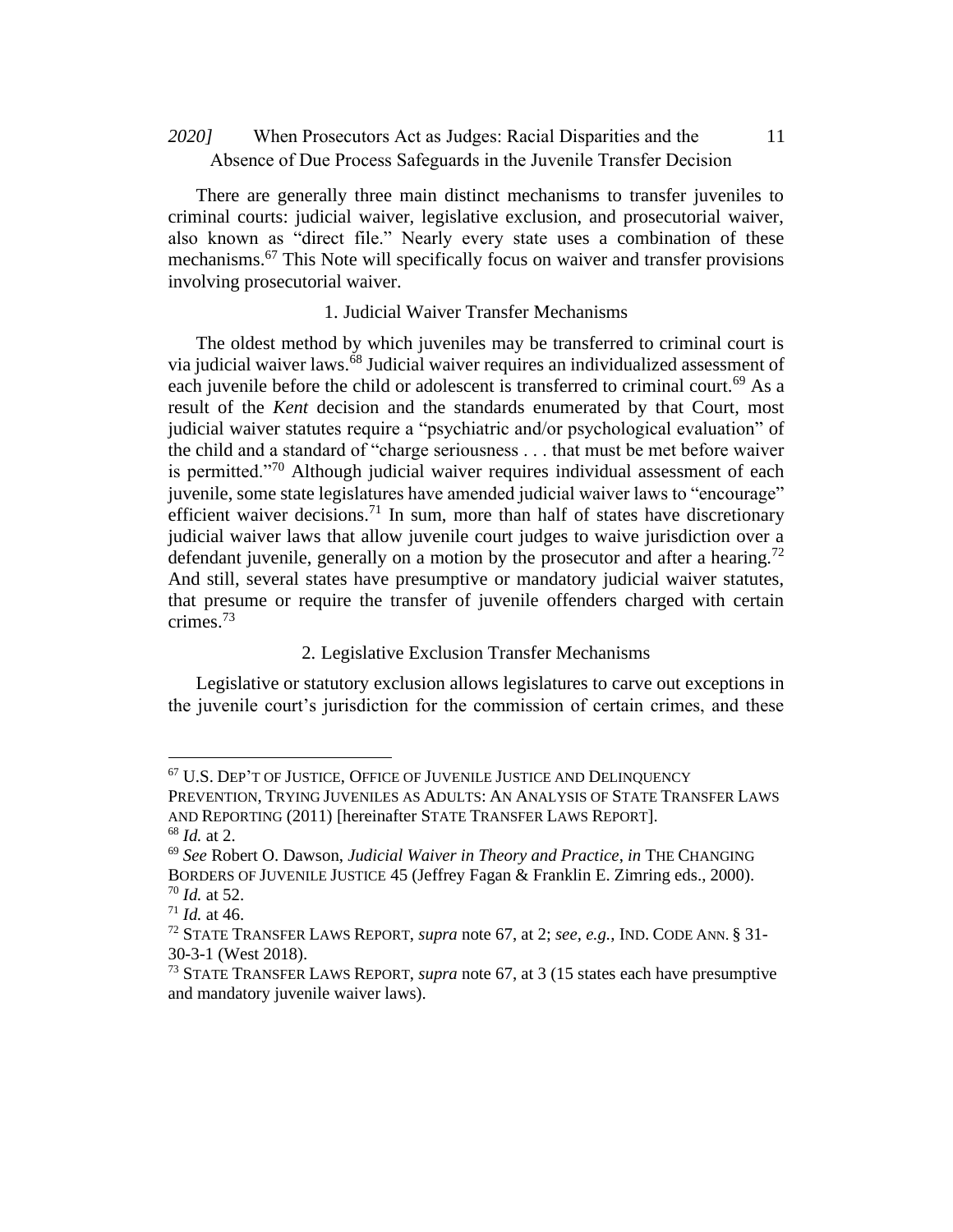cases must be filed in criminal court in the first instance.<sup>74</sup> Twenty-nine states have statutory exclusion laws.<sup>75</sup> Unlike judicial waiver statutes, there is little to no individualized determination regarding a juvenile's status under legislative exclusion, and these exclusions are absolute.<sup>76</sup> These laws generally exclude more serious offenses from the juvenile court's jurisdiction, regardless of the age of the offender.<sup>77</sup> Juveniles may also be excluded under this form of waiver because of their age and prior offenses.<sup>78</sup> Legislatures have the power to exclude certain youths from the juvenile justice system and can "freely . . . define their jurisdiction" because the juvenile court system is a legislative creation.<sup>79</sup>

3. Prosecutorial Discretion ("Direct File") Transfer Mechanisms<sup>80</sup>

The final transfer mechanism is prosecutorial discretion, also known as "direct file."<sup>81</sup> It is called "direct file" because a prosecutor may directly file the youth's case in criminal court, rather than juvenile court, in the first instance. In the modern juvenile justice system, some states have enacted laws granting the juvenile court and criminal court concurrent jurisdiction over youths, and the prosecutor has the discretion to decide which forum to bring the case in. $82$  Only thirteen jurisdictions currently utilize prosecutorial discretion laws: Arizona, Arkansas, Colorado, District of Columbia, Florida, Georgia, Louisiana, Michigan, Montana, Nebraska, Oklahoma, Virginia, and Wyoming.<sup>83</sup> In these states, the prosecutor's decision is two-fold. First, they must decide "whether probable cause exists to believe that the youth committed a particular offense," and second, if there is concurrent

<sup>74</sup> *Id.* at 2.

<sup>75</sup> *Id.* at 3.

<sup>76</sup> *See* Dawson, *supra* note 69, at 48.

<sup>77</sup> STATE TRANSFER LAWS REPORT, *supra* note 67, at 2.

<sup>78</sup> *See* Dawson, *supra* note 69, at 48.

<sup>79</sup> Barry C. Feld, *Legislative Exclusion of Offenses from Juvenile Court Jurisdiction: A History and Critique*, *in* THE CHANGING BORDERS OF JUVENILE JUSTICE 83, 85 (Jeffrey Fagan & Franklin E. Zimring eds., 2000).

<sup>&</sup>lt;sup>80</sup> "Prosecutorial discretion" or "prosecutorial waiver" will be used interchangeably with "direct file."

 $^{81}$  U.S. DEP'T OF JUSTICE, OFFICE OF JUVENILE JUSTICE AND DELINQUENCY

PREVENTION, TRYING JUVENILES AS ADULTS: AN ANALYSIS OF STATE TRANSFER LAWS AND REPORTING 1, 7–8 (1998).

<sup>82</sup> STATE TRANSFER LAWS REPORT, *supra* note 67, at 2.

<sup>83</sup> *Id.* at 6; *see also* Teigen, *supra* note 9 (last visited Sep. 16, 2020).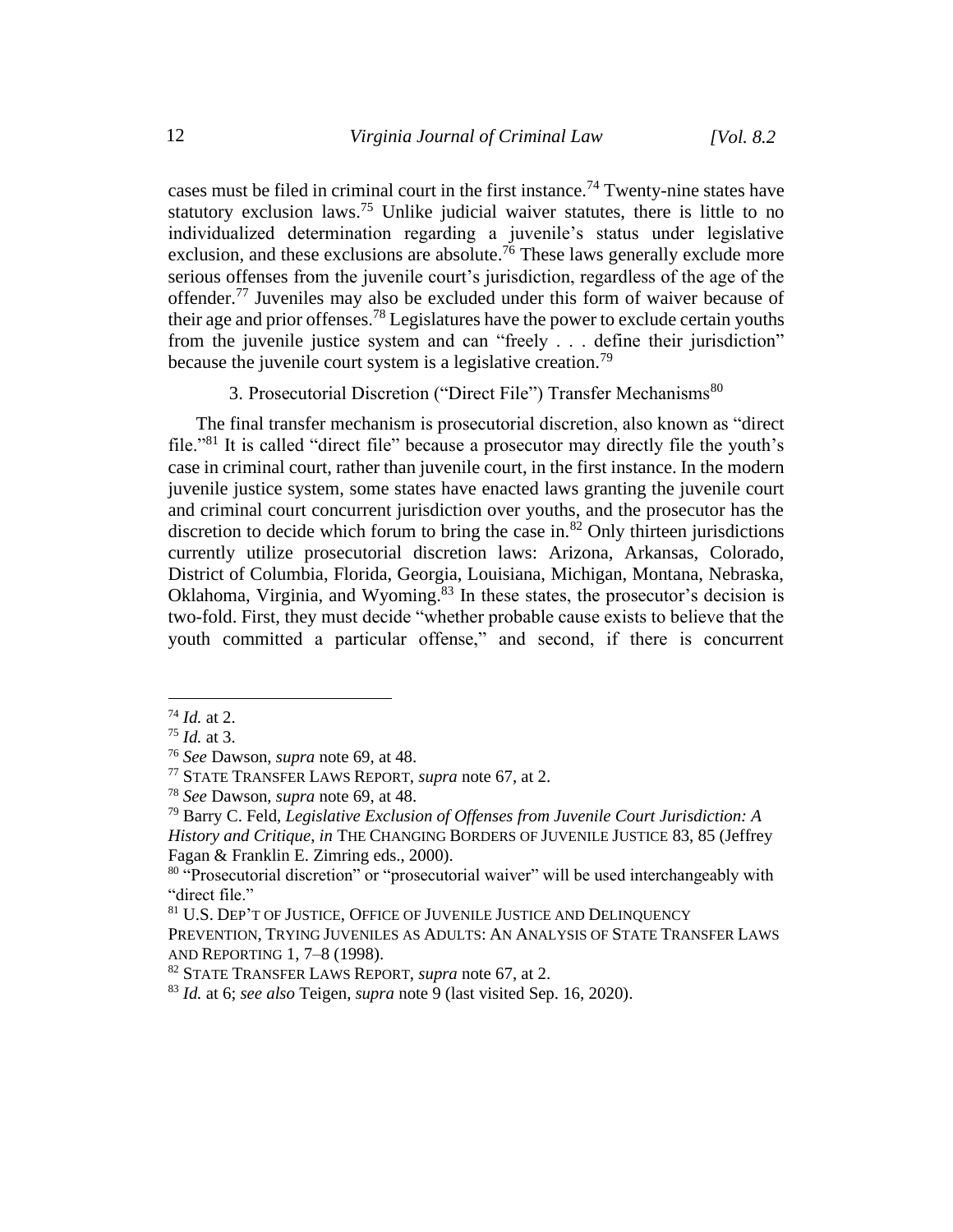# When Prosecutors Act as Judges: Racial Disparities and the *2020]* 13 Absence of Due Process Safeguards in the Juvenile Transfer Decision

jurisdiction, the prosecutor must decide whether to charge the accused youth in juvenile court or criminal court.<sup>84</sup>

Similar to legislative exclusion, prosecutorial discretion laws allow little to no individualized assessment of the juvenile and prosecutors are not required to justify their decision on the record nor provide the juvenile with a hearing and a statement of the reasons.<sup>85</sup> In the overwhelming majority of states with prosecutorial discretion laws, there are no standards or criteria governing the prosecutor's decision over which forum to charge and try the juvenile.<sup>86</sup> And unlike the judicial waiver decision, where judges have access to social records and extenuating circumstances of a juvenile's home life, prosecutors do not have access to those records.<sup>87</sup>

### 4. Trends

Arguably, the most serious legal consequence for any young person is the decision made by a prosecutor to charge them as an adult. "When they get direct filed to adult [court], it's sort of this cruel wake-up call."<sup>88</sup> Some scholars have noted that in the 1980s to 1990s, legislators appeared to be in a frenzy—enacting new laws, nearly annually, to expand the various transfer mechanisms.<sup>89</sup> The new legislation included laws that "moved entire classes of young offenders" into the criminal justice system without oversight from juvenile court judges.<sup>90</sup> As a result, judicial oversight and authority in transfer decisions was significantly diminished, with non-judicial waiver decisions representing the mechanism by which most

<sup>84</sup> Feld, *supra* note 79, at 98.

<sup>85</sup> STATE TRANSFER LAWS REPORT, *supra* note 67, at 5 ("Even in those few states where statutes provide some general guidance to prosecutors, or at least require them to develop their own decision-making guidelines, there is no hearing, no evidentiary record, and no opportunity for defendants to test (or even to know) the basis for a prosecutor's decision to proceed in criminal court.").

<sup>86</sup> Feld, *supra* note 79, at 99; STATE TRANSFER LAWS REPORT, *supra* note 67, at 5. <sup>87</sup> Feld, *supra* note 79, at 99.

<sup>88</sup> *See* Renata Sago, *Charging Youths As Adults Can Be A 'Cruel Wake-Up Call.' Is There Another Way?*, NPR (Aug. 15, 2018),

https://www.npr.org/2017/08/15/542609000/sentenced-to-adulthood-direct-file-lawsbypass-juvenile-justice-system (quoting attorney Jeff Ashton).

<sup>89</sup> *See* Jeffrey A. Butts & Ojmarrh Mitchell, *Brick by Brick: Dismantling the Border Between Juvenile and Adult Justice*, *in* OFFICE OF JUSTICE PROGRAMS, U.S. DEP'T OF JUSTICE, Boundary Changes in Criminal Justice Organizations 178 (2000). <sup>90</sup> *Id.* at 178.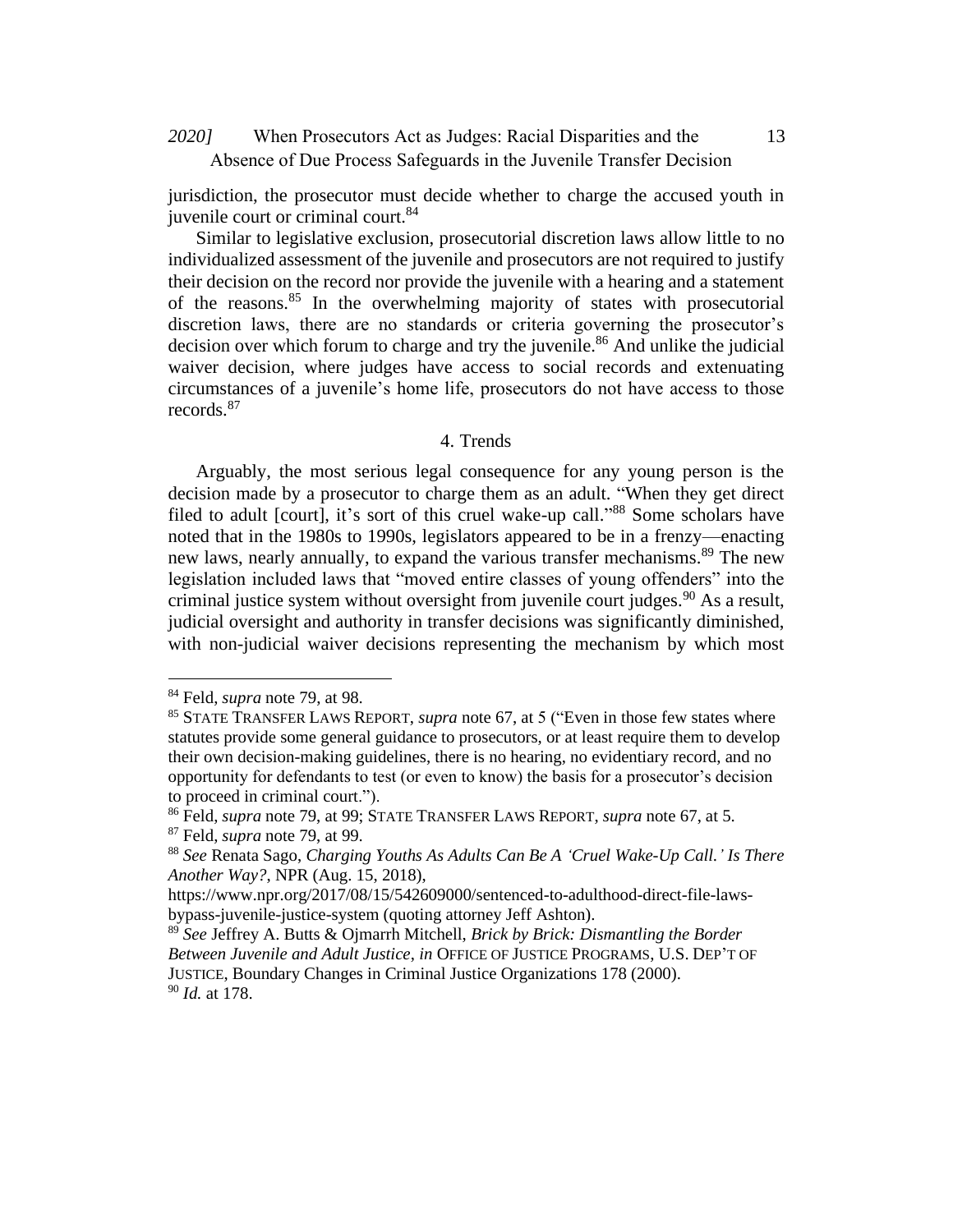juveniles were transferred in the 1990s.<sup>91</sup> Today, nearly 85% of juveniles transferred to criminal court are transferred via non-judicial waiver mechanisms legislative waiver and prosecutorial waiver.<sup>92</sup> These changes were fueled by the "Get Tough Era," that began in the 1970s.<sup>93</sup> The Get Tough Era is marked by the stereotyping of youth offenders as "super-predators" combined with predictions about soaring and spiraling youth crime rates led legislators to enact "get tough laws"—measures aimed to punish juveniles, rather than rehabilitate them.<sup>94</sup> These laws also permit or mandate the prosecution of certain classes of juvenile offenders in criminal court.<sup>95</sup>

### **III. PROBLEMS WITH THE "DIRECT FILE" SYSTEM**

There are many problems with the direct file system. First, a youth is not entitled to a transfer hearing nor are they entitled to a weighing of individualized factors enumerated in *Kent*. This is because in direct file cases, the prosecutor exercises their discretion to directly-file the case in criminal court—the practical effect is that these cases are considered to have originated in criminal court and these youths become adults for all purposes.<sup>96</sup> Second, a prosecutor's decision to directly-file a youth in criminal court is made without a statement of reasons and is not reviewable by a court.<sup>97</sup> Third, it appears that because juvenile courts are a statutory creation, the creation or recognition of additional federal constitutional rights of youths in the juvenile justice and criminal justice system appears limited.<sup>98</sup>

<sup>91</sup> *Id.*

<sup>92</sup> *See, e.g.*, JOLANTA JUSZKIEWICZ, PRETRIAL SERVICES RESOURCE CENTER, YOUTH CRIME/ADULT TIME: IS JUSTICE SERVED? 7 (2000).

<sup>93</sup> *See* FELD, *supra* note 12, at 105.

<sup>94</sup> *See* FELD, *supra* note 12, at 105–06.

<sup>95</sup> *See generally* STATE TRANSFER LAWS REPORT, *supra* note 67, at 2.

<sup>96</sup> *Id.* at 5.

<sup>97</sup> *See United States v. Bland*, 472 F.2d 1329, 1335 (D.C. Cir. 1972); Barry C. Feld, *Juvenile Transfer*, 3 CRIMINOLOGY & PUB. POL'Y 599, 601 (2004). "It has similarly been accepted that a state prosecuting attorney has wide discretion in determining whether to prosecute and, if there is to be a prosecution, in deciding which of several possible charges to bring against an accused, including a capital charge, and whether to file charges directly in criminal court against a juvenile." 4 CRIMINAL PROCEDURE § 13.2(a) (4th ed.) (Nov. 2018) (internal quotations and citations omitted).

<sup>98</sup> *See, e.g.*, Hamack, *supra* note 19, at 808. Hamack argues that "under the Due Process Clause juveniles have a liberty interest in adjudication within the juvenile court system...[and] to adequately protect this liberty interest, the Due Process Clause demands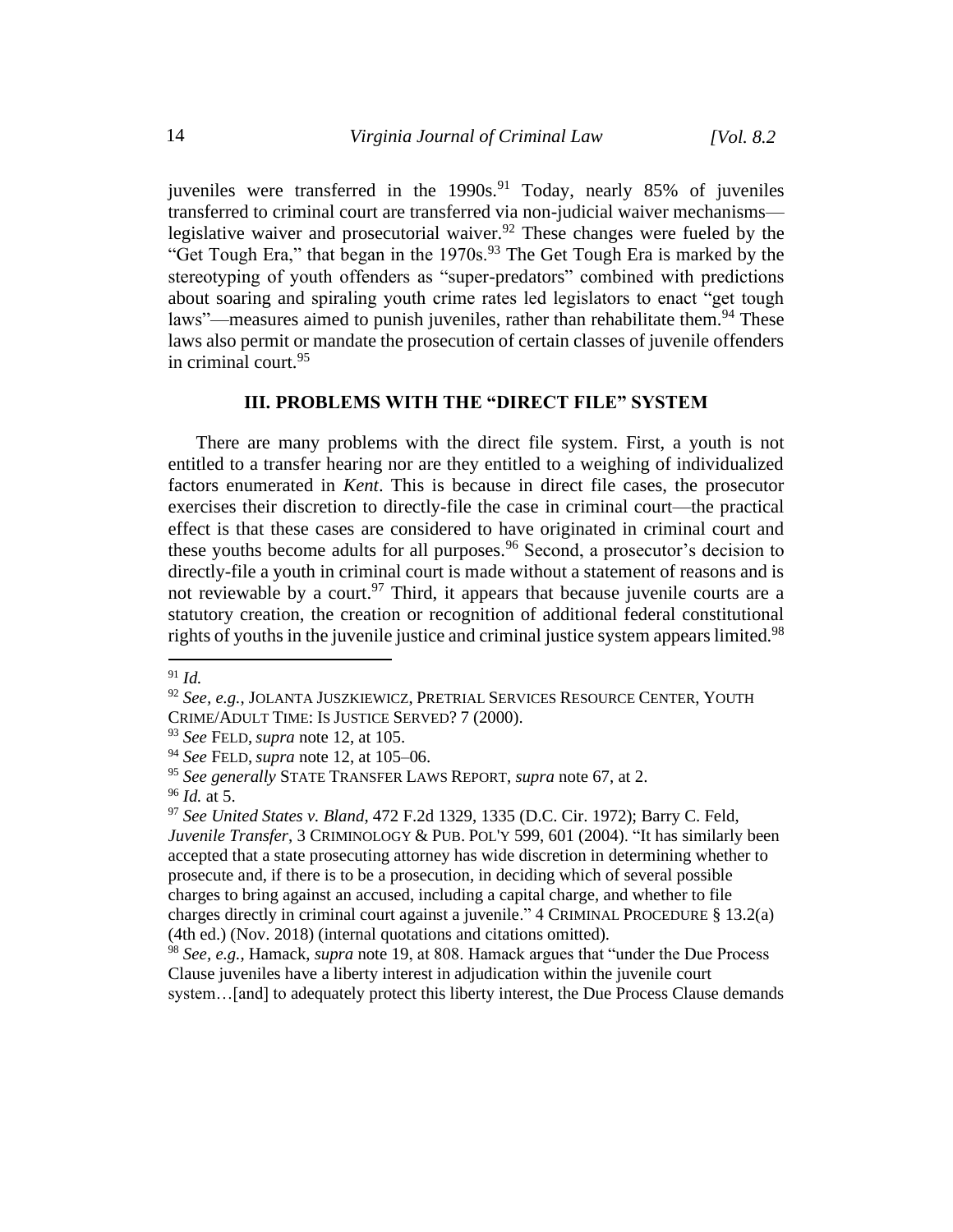# When Prosecutors Act as Judges: Racial Disparities and the *2020]* 15 Absence of Due Process Safeguards in the Juvenile Transfer Decision

Black and brown adolescents are facing a crisis in the criminal justice system. One study found that "nearly two-thirds of the juveniles detained pretrial were held in adult jails pending disposition of their cases," and a third of those detained in these adult jails were held among the "adult inmate population."<sup>99</sup> The study also showed that the high pretrial release rates, non-conviction, and probation rates of arrested and detained youths show that cases "filed in adult court in many instances may not be sufficiently serious or strong."<sup>100</sup> It would appear that states with direct file laws are "unnecessarily and inappropriately [sweeping youths] up into the adult criminal justice system."<sup>101</sup> The absence of statutory guidelines for prosecutors utilizing direct file leads to arbitrary decision-making and prosecutorial discretion in the transfer system results in disproportionately greater numbers of racial minorities being direct-filed into criminal court. Furthermore, the direct file system is not an effective punitive measure, does not actually deter crime rates, and results in worse outcomes for youths in adult jails and prisons.

### A. ARBITRARY DECISION-MAKING

Prosecutorial waiver statutes generally vary by state. However, they provide little to no guidelines for prosecutors in their decision to transfer a juvenile to criminal court.<sup>102</sup> In Georgia, the prosecuting attorney may transfer a juvenile to criminal court if the youth is "alleged to have committed a delinquent act which would be considered a crime if tried in a superior court and for which an adult may be punished by loss of life, imprisonment for life without possibility of parole, or confinement for life in a penal institution."<sup>103</sup> In Arizona, the statute provides that "[i]f during the pendency of a criminal charge in any court of this state the court

a full fitness hearing before a juvenile is transferred to the adult criminal system--a hearing similar to those utilized in traditional judicial waiver schemes." *Id.* at 806. *See also United States v. Bland*, 472 F.2d 1329, 1335 (D.C. Cir. 1972), *cert. denied* 412 U.S. 909, where the Supreme Court refused to take up the issue of juvenile transfer hearings within the direct file prosecutorial waiver system.

<sup>99</sup> *See* JUSZKIEWICZ, *supra* note 92 at 62.

<sup>100</sup> *Id.*

<sup>101</sup> *Id.*

 $102$  For a nationwide summary of transfer laws, including judicial waiver, statutory exclusion, and prosecutorial discretion laws (direct file), *see* ACLU.org (2014), https://www.aclu.org/sites/default/files/assets/2014\_03\_19\_hrw\_amicus\_appendix\_state\_ transfer\_laws.pdf.

<sup>103</sup> *See* GA. CODE ANN. § 15-11-560 (West 2019).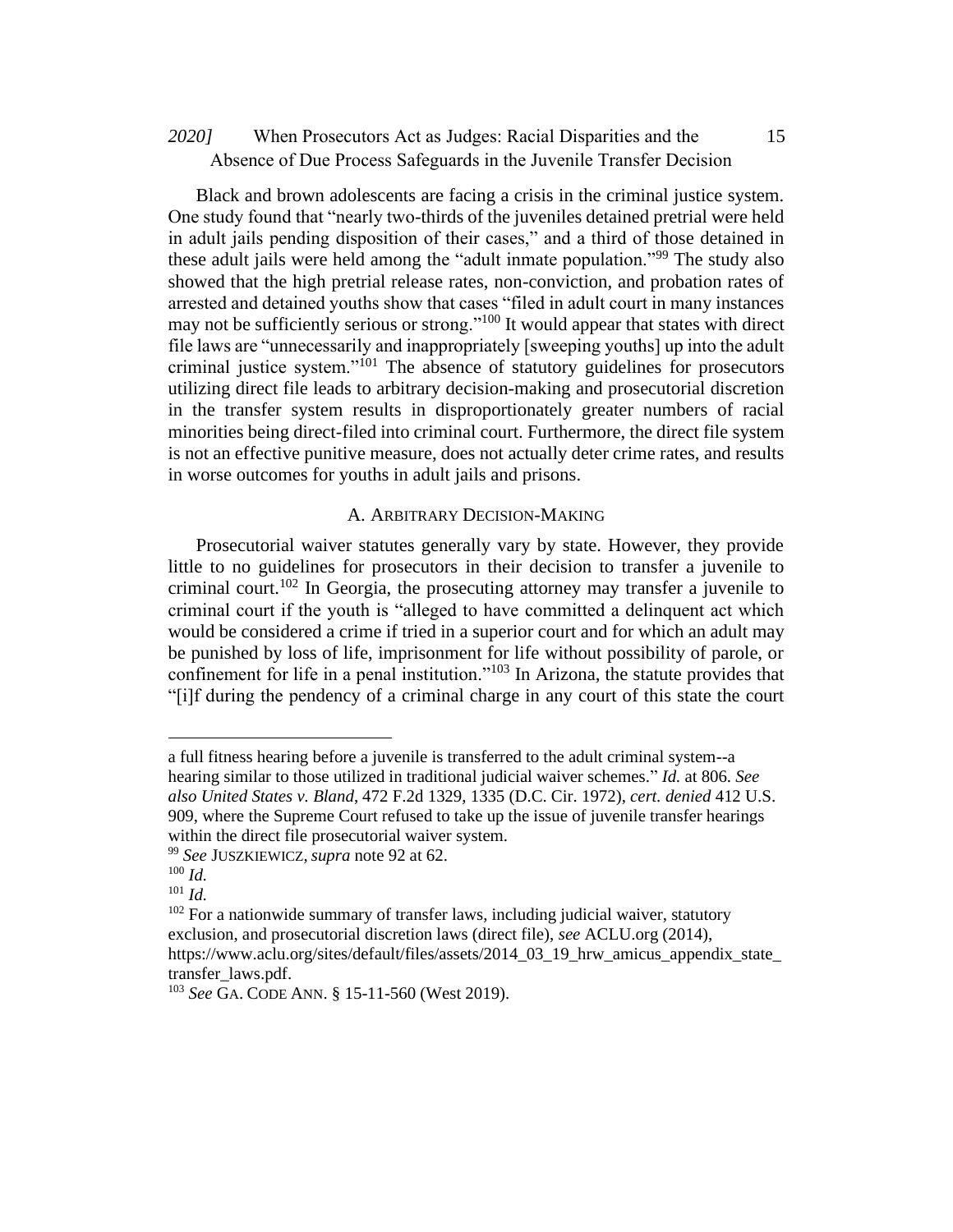determines that the defendant is a juvenile who is subject to prosecution as an adult. . . on motion of the prosecutor the court shall transfer the case to the juvenile court."<sup>104</sup> And in Arkansas, the statute states that a prosecutor "may charge a juvenile in either the juvenile or criminal division of circuit court when a case involves a juvenile: (1) At least sixteen (16) years old when he or she engages in conduct that, if committed by an adult, would be any felony" or (2) any fourteen or fifteen year old accused of engaging in certain crimes.<sup>105</sup> In addition to the absence of guiding principles, a prosecutor's decision to transfer a juvenile to criminal court is not reviewable by a court.<sup>106</sup>

The absence of any guiding principles for prosecutorial waiver decisions increases the "dangers of arbitrary, capricious, and discriminatory dispositions inherent in unstructured decision-making."<sup>107</sup> Further, the separation of powers doctrine has long held courts at bay from interfering with the "free exercise of the discretionary powers" of prosecutors.<sup>108</sup> In the absence of a showing that a prosecutor deliberately considered unconstitutional factors, such as race, sex, or religion, differential treatment of the accused by the prosecutor does not necessarily warrant judicial review.<sup>109</sup>

Arbitrary, unsystematic decision-making…sometimes results in disparate treatment of similarly situated victims and defendants. That prosecutors do not intend to cause racial disparities does not excuse them from responsibility for the harmful effects of their decisions.<sup>110</sup>

Additionally, the Department of Justice's Office of Justice Programs ("OJP") notes that although juvenile courts provide data about delinquency proceedings to the National Center for Juvenile Justice, there is no national information database on decisions waived or originating in criminal court as a result of legislative waiver

<sup>104</sup> *See* ARIZ. REV. STAT. § 8-302(B).

<sup>105</sup> *See* ARK. CODE ANN. § 9-27-318(c) (2018) (part (c) still current and valid).

<sup>106</sup> *See, e.g.*, Feld, *supra* note 97, at 601.

<sup>107</sup> *Cf.* Donna M. Bishop & Charles E. Frazier, *Transfer of Juveniles to Criminal Court: A Case Study and Analysis of Prosecutorial Waiver*, 5 NOTRE DAME J.L. ETHICS & PUB. POL'Y 281, 284 (1991) (noting that the standard enumerated in *Kent* to guide judges during transfer decisions ensured "some degree of equitability to the transfer process.") <sup>108</sup> *See, e.g.*, *Bland*, 472 F.2d at 1335 (quoting *United States v. Cox*, 342 F.2d 167, 171

<sup>(5</sup>th Cir. 1965)).

<sup>109</sup> *See id.* at 1336 (citing *Oyler v. Boles*, 368 U.S. 448 (1962)).

<sup>110</sup> *See* Angela J. Davis, *Racial Fairness in the Criminal Justice System: The Role of the Prosecutor*, 39 COLUM. HUM. RTS. L. REV. 202, 210 (2007).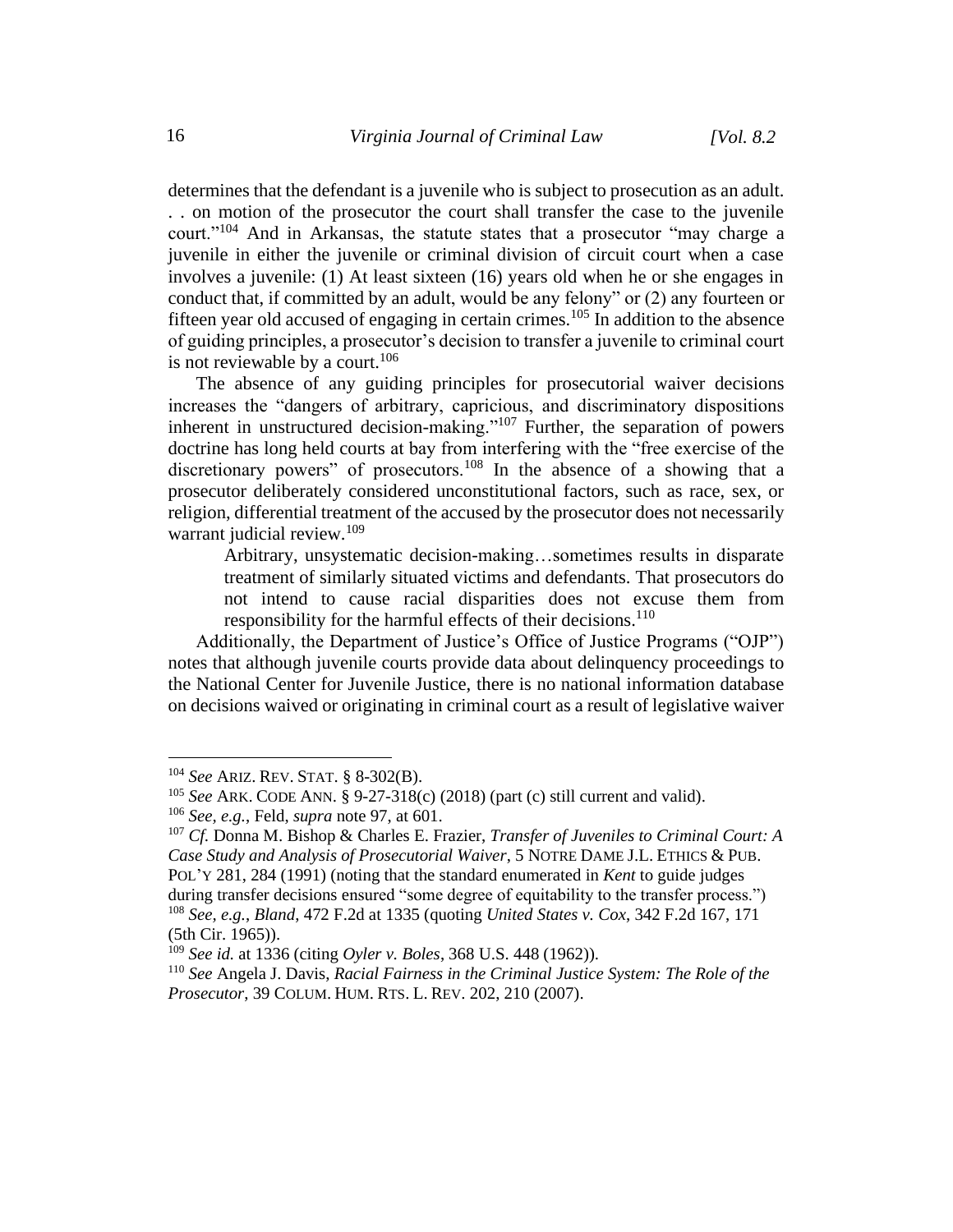# When Prosecutors Act as Judges: Racial Disparities and the *2020]* 17 Absence of Due Process Safeguards in the Juvenile Transfer Decision

or prosecutorial discretion.<sup>111</sup> As a result, some data on the transfer or waiver practice of prosecutors in juvenile justice cases is largely missing.<sup>112</sup> For example, data collected from the 75 largest counties in the United States, showed that less than 25% of juvenile cases were transferred to criminal court via judicial waiver.<sup>113</sup> This means that nearly 80% of juveniles are transferred from juvenile court to criminal court in those counties without the individualized determination and judicial hearing that *Kent* envisioned.<sup>114</sup>

The absence of comprehensive available data and the increasing frequency of transfer via direct file is problematic given the many serious consequences that follow when a juvenile is transferred to adult court.<sup>115</sup> For example, a teenager convicted of robbery with a firearm would face a minimum sentence of three years in California's juvenile detention facility, while the same act would carry a minimum sentence of twelve years for an adult.<sup>116</sup> The transfer decision causes the charged juvenile to lose the "shield from publicity, protection against extended pretrial detention and post-conviction incarceration with adults, and a guarantee that confinement will not extend beyond the age of majority."<sup>117</sup> In more than half the states, a youth that has been previously prosecuted and convicted as an adult is rendered "an adult forever."<sup>118</sup> The media may also have a coercive effect on a prosecutor's decision to transfer a juvenile to criminal court—a prosecutor, whose supervisor is politically elected, may feel pressure to waive a juvenile in order to appease the public and ease political pressure. $119$ 

<sup>111</sup> STATE TRANSFER LAWS REPORT, *supra* note 67, at 12. OJP found that of the states with prosecutorial discretion laws, only one state publicly reported the number of cases filed in criminal court, while four other states merely reported an "undifferentiated total of all criminally prosecuted cases." *Id.* at 15.

 $112$  *Id.* at 10–12. The dearth of data makes it difficult to "assess the workings,

effectiveness, and overall impact of these laws." *Id.* at 15.

<sup>113</sup> *Id.* at 12.

<sup>114</sup> *See id.* at 12.

<sup>115</sup> *See* Bishop & Frazier, *supra* note 107, at 283.

<sup>116</sup> Jennifer Taylor, Note, *California's Proposition 21: A Case of Juvenile Injustice*, 75 S. CAL. L. REV. 983, 991 (2002).

<sup>117</sup> *See* Bishop & Frazier, *supra* note 107, at 283.

<sup>118</sup> STATE TRANSFER LAWS REPORT, *supra* note 67, at 7.

<sup>119</sup> *See* Taylor, *supra* note 116, at 994.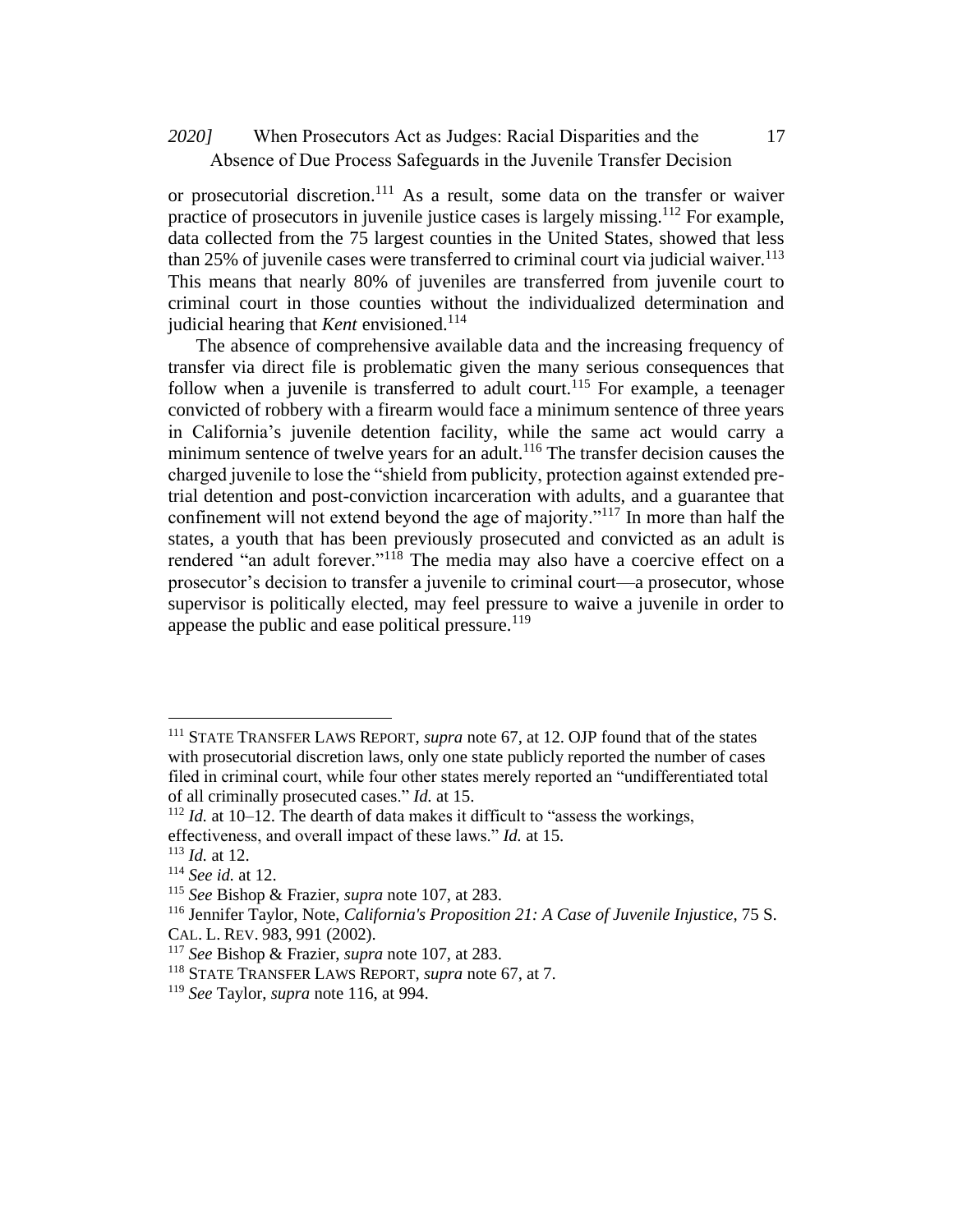#### 1. Lessons to be Learned from Florida and Its Prosecutorial Waiver Laws

There are important lessons to be learned on the pitfalls of the "opaque and unlimited discretion"<sup>120</sup> of prosecutorial waiver decisions from one of the largest states utilizing prosecutorial discretion: Florida. Florida enacted its prosecutorial waiver statute in 1979 and amended it in 1981 to give prosecutors unlimited discretion to transfer 16 and 17-year old juvenile offenders.<sup>121</sup> In Florida, prosecutors were able to transfer a juvenile without a hearing, statement of reasons explaining the transfer decision, counsel for the juvenile, or a showing of amenability or resistance to treatment.<sup>122</sup> Transfer data from the years 1986 and 1987 showed 50,289 and 57,298 delinquency filings in total.<sup>123</sup> The percentage of those filings transferred to criminal court were 6.41 and 7.35, respectively.<sup>124</sup> However, of the percentage transferred from juvenile court to criminal court, 88% were transferred via prosecutorial discretion in both years.<sup>125</sup> Scholars noted that this overwhelming increase in the amount of juvenile cases transferred via direct file were followed by declines in indictment and judicial waiver—citing a 12% decline in judicial waiver in the year  $1987$ .<sup>126</sup>

Interviews conducted in Florida with prosecutors after the enactment of the waiver legislation helped explain the following immense rise in prosecutorial waiver decisions. Nearly all Florida prosecutors that responded to an interview request were pleased with the law because they viewed the increase in their discretionary power as a positive one.<sup>127</sup> Half of the prosecutors surveyed "wished the change [in the law] had been even more far reaching,"<sup>128</sup> while some expressed reservations about the "considerable potential for abuse" or worried that "less ethical" prosecutors would unnecessarily transfer cases.<sup>129</sup>

<sup>120</sup> *See generally* HUMAN RIGHTS WATCH, BRANDED FOR LIFE 40–78 (2014).

<sup>121</sup> Bishop & Frazier, *supra* note 107, at 287 (citing FLA. STAT. ANN. § 39.02(5)(c) (West 1988); FLA. STAT. ANN.  $\S 39.04(2)(e)(4)$  (West 1988)). Florida's current prosecutorial waiver and direct file laws are codified in FLA. STAT. ANN. § 985.557 (West 2019).

<sup>122</sup> Bishop & Frazier, *supra* note 107, at 287–288.

 $123$  *Id.* at 288 (referring to Table 1).

<sup>124</sup> *Id.*

<sup>125</sup> *Id.*

<sup>126</sup> *Id.*

<sup>127</sup> *Id.* at 289.

<sup>128</sup> *Id.*

<sup>129</sup> *Id.* at 290.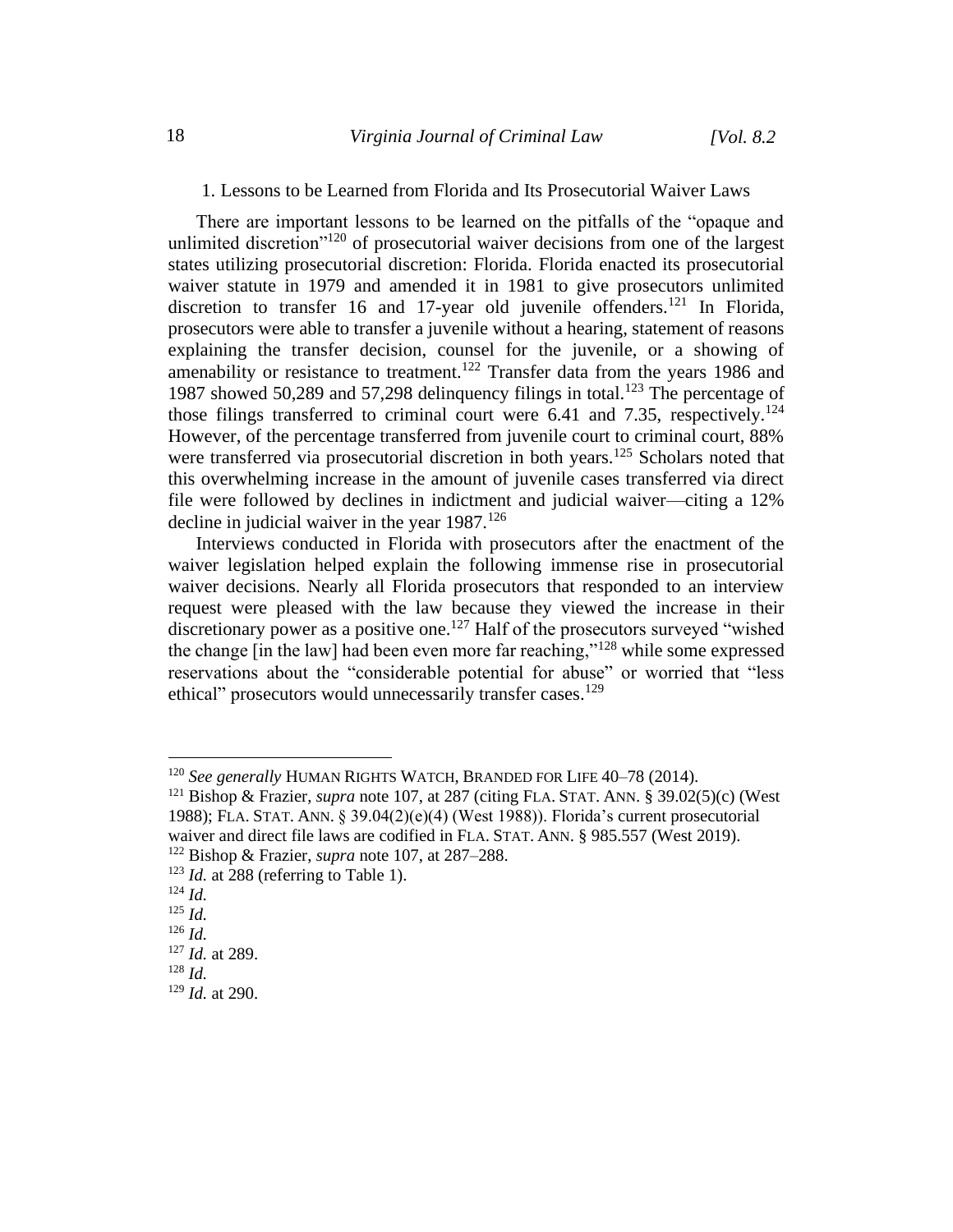# When Prosecutors Act as Judges: Racial Disparities and the *2020]* 19 Absence of Due Process Safeguards in the Juvenile Transfer Decision

What is perhaps most disconcerting is that the personal philosophies of prosecutors regarding juvenile justice did not align with their transfer decisions.<sup>130</sup> Half the survey respondents believed that juveniles should be transferred to criminal court only as a last resort, yet "many of them transferred as high a proportion of cases as those prosecutors reporting a more punitive stance. Virtually every prosecutor, *regardless of [their] orientation toward juvenile justice*, reported having increased the transfer of juveniles to criminal court following the 1981 change in the law."<sup>131</sup> One reason cited by prosecutors for waiver decisions, even when they believed prosecutorial waiver should only be a method of last resort, is that they viewed Florida's juvenile treatment and rehabilitative programs as insufficient, and believed juveniles would not and could not be rehabilitated in such a system.<sup>132</sup> As a result, Florida prosecutors felt that the juvenile justice system could serve no rehabilitative purpose and they felt forced to transfer juveniles to the criminal justice system much sooner. $133$ 

Further, in Florida, the prosecutorial waiver decisions appeared "largely attributable to differences in bureaucratic practices, rather than [] differences in the seriousness or perceived prosecutorial merit of cases."<sup>134</sup> A study of two midsized counties revealed that charged juveniles were at different levels of risk for being direct filed merely because of the "idiosyncrasies" of the prosecutors' offices.<sup>135</sup> In the smaller county, many cases failed to proceed to criminal court merely because the prosecutors in the criminal division of the county office failed to act timely, and their cases were unable to be prosecuted "for violation of speedy trial rules."<sup>136</sup> While in the larger county, this problem was not present because the chief of the juvenile division "personally filed bills of information" in criminal court, and transfers were only halted if an attorney from the criminal division intervened.<sup>137</sup>

Although the public and policymakers may believe that prosecutors act with care to select dangerous groups of offenders to transfer to criminal court, this was

<sup>&</sup>lt;sup>130</sup> *See id.* (characterizing philosophies of juvenile justice under "a "pure" just deserts model, a "modified" just deserts model (i.e., one that ties together just deserts with some utilitarian goal such as deterrence), and a traditional rehabilitative model of juvenile justice.") (internal quotations omitted).

<sup>&</sup>lt;sup>131</sup> *Id.* at 292 (emphasis added).

<sup>132</sup> *See id.* at 292–293.

<sup>133</sup> *See id.*

<sup>134</sup> *Id.* at 294.

<sup>135</sup> *Id.* at 295.

<sup>136</sup> *Id.* at 294–295.

<sup>137</sup> *Id.* at 295.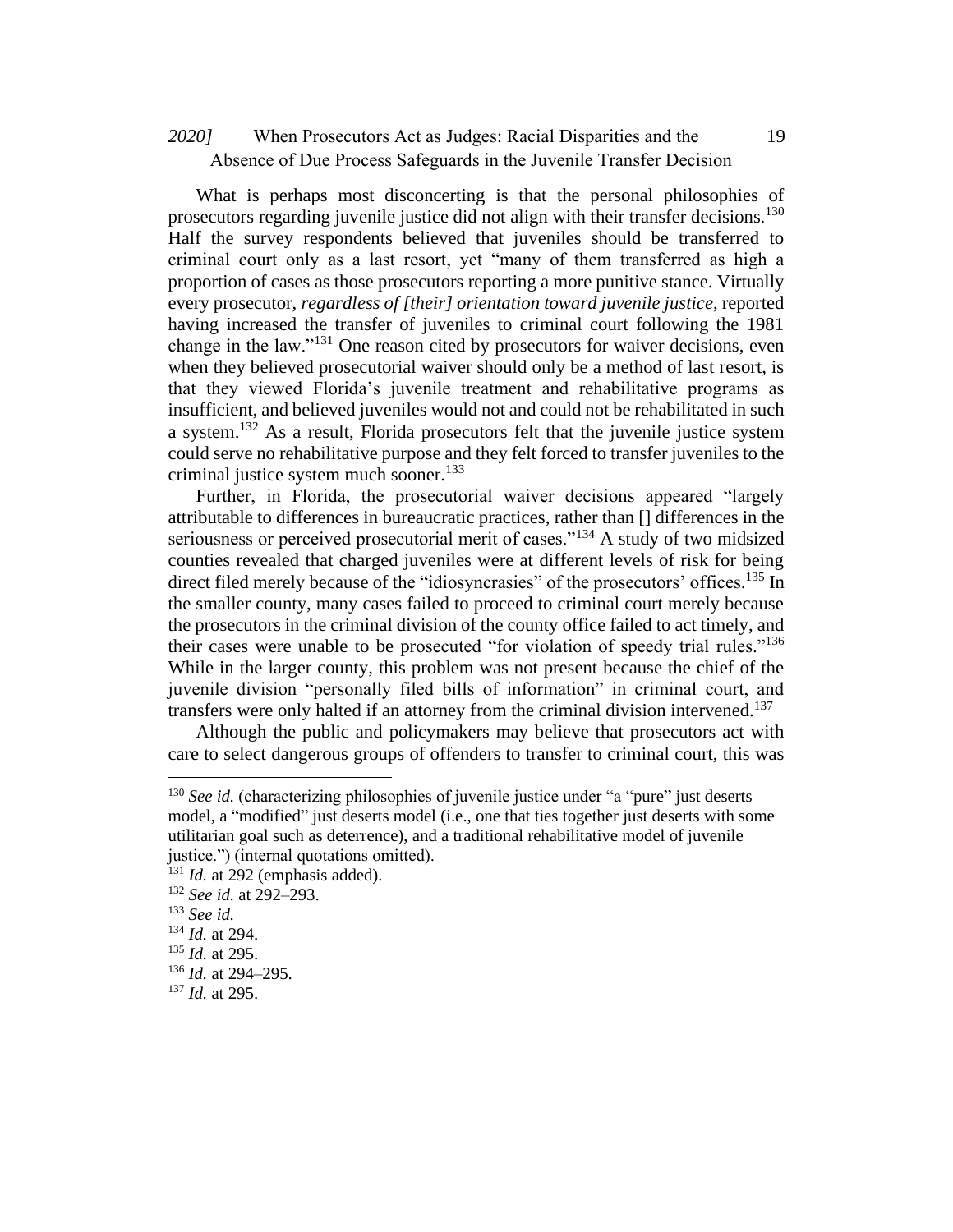not the reality in Florida. Only 29% of direct file transfers were considered "dangerous."<sup>138</sup> About half, 55%, instead were charged with property offenses, including unarmed burglary, while 11% involved felony drug charges, and 5% involved misdemeanors.<sup>139</sup> Further, 23% of the juveniles transferred by prosecutors were first-time offenders, 58% had only received probation or a court-ordered sanction, and only 35% of the transferred juveniles had previously been committed to a juvenile program.<sup>140</sup> Decades later, another study confirmed that the apparent arbitrariness of waiver decisions still persists. Data from 2008-2013 shows that Florida youths "are prosecuted in adult court approximately as often for property crimes as they are for violent felonies."<sup>141</sup> Additionally, the study showed that nearly half of direct-filed youths were actually categorized as "low or moderate risk to re-offend," and less than a third of direct-filed youths were categorized as "high risk."<sup>142</sup> In sum, the findings from the Florida study showed that juveniles transferred via direct file "were not unequivocally dangerous."<sup>143</sup>

### 2. Similar Lessons to be Learned from California

These problems are not unique to Florida, and the same issues of arbitrariness are applicable to other states utilizing prosecutorial waiver. Researchers analyzed information collected by the California Department of Justice regarding the use of direct file.<sup>144</sup> The study found that despite a 55% drop in the rate of serious juvenile felony arrests – arrests that are eligible for direct file – district attorneys in California are increasing their use of direct file.<sup>145</sup> California saw a 23% increase in direct filings per capita in 2014 than in  $2003$ .<sup>146</sup> Even more alarming, from  $2012$ to 2014, over 80% of juvenile cases were transferred to the criminal justice system

<sup>138</sup> *Id.*

<sup>139</sup> *Id.*

<sup>140</sup> *Id.* at 296.

<sup>141</sup> *See* HUMAN RIGHTS WATCH, *supra* note 120, at 27.

<sup>142</sup> *See id.*, at 28.

<sup>143</sup> *See* Bishop & Frazier, *supra* note 107, at 296.

<sup>144</sup> *See* LAURA RIDOLFI, WASHBURN & GUZMAN, THE PROSECUTION OF YOUTH AS ADULTS: A COUNTY-LEVEL ANALYSIS OF PROSECUTORIAL DIRECT FILE IN CALIFORNIA AND ITS DISPARATE IMPACT ON YOUTH OF COLOR 3 (2015),

http://www.burnsinstitute.org/wp-content/uploads/2016/06/Ending-Adult-Prosecution\_FINAL.pdf.

<sup>145</sup> *Id.* at 4.

<sup>146</sup> *Id.*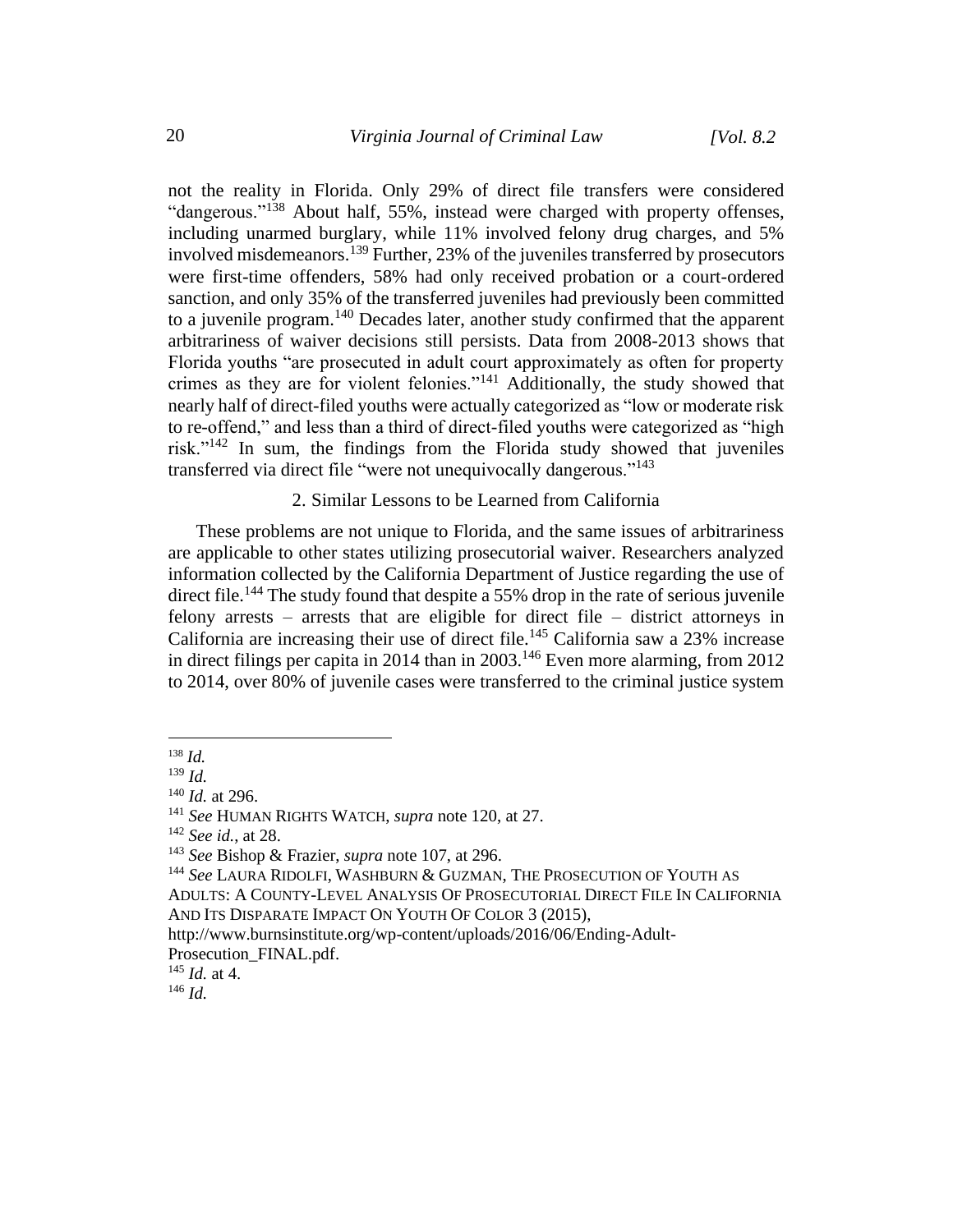# When Prosecutors Act as Judges: Racial Disparities and the *2020]* 21 Absence of Due Process Safeguards in the Juvenile Transfer Decision

via direct file.<sup>147</sup> Only about 20% of cases during this time period were transferred by a judge. $148$ 

California also saw county-level variations in the use of prosecutorial discretion, which led to a system of "justice-by-geography" for juveniles.<sup>149</sup> In 2014, 14 of California's 58 counties "relied on direct file *at the complete exclusion* of judicial transfer hearings."<sup>150</sup> Twenty-five counties reported no prosecutorial waiver cases nor judicial transfer hearings in the same year.<sup>151</sup> Further, the study showed that counties with the highest rates of direct file were more inclined to transfer 14- and 15-year-old juveniles to the criminal justice system than counties with lower rates of direct file.<sup>152</sup> Counties with fewer instances of direct file per youth population had prosecutorial waiver cases involving 14- and 15-year-olds 2% and 8% of the time, respectively; while counties with greater instances of prosecutorial waiver had cases involving 14- and 15-year-olds 4% and 13% of the time, respectively.<sup>153</sup> Yet, counties with the greatest rates of direct file "did not have discernably higher rates of serious youth arrest."<sup>154</sup> For example, juveniles living in and arrested in Yuba County were 34 times more likely to be transferred to criminal court via prosecutorial waiver than juveniles in San Diego County – even though Yuba and San Diego County had identical rates of youth arrests per population (256 serious felony arrests per 100,000 of the youth population). 155 These differences appear to be a result of the "system of justice-by-geography" mentioned earlier.<sup>156</sup> Factors such as the "age, race, and location of a young person" impacted and increased the likelihood that a prosecutor would waive or directly file their case in criminal court.<sup>157</sup> The ease of prosecutorial discretion, combined with

<sup>147</sup> *Id.* (see Figure 2).

<sup>148</sup> *Id.* (see Figure 2).

<sup>149</sup> *Id.* at 5.

<sup>150</sup> *Id.* (emphasis added).

<sup>&</sup>lt;sup>151</sup> *Id.* at 6. (see "Note" near the bottom of the page explaining that "Alpine, Amador, Calaveras, Colusa, Del Norte, El Dorado, Glenn, Humboldt, Imperial, Inyo, Lake, Lassen, Mariposa, Modoc, Mono, Plumas, San Benito, San Francisco, San Mateo, Sierra, Siskiyou, Tehama, Trinity, Tuolumne, and Yolo counties reported no direct file or transfer hearing in 2014").

<sup>152</sup> *Id.* at 9.

<sup>153</sup> *Id.* (see Figure 7).

<sup>154</sup> *Id.* at 10.

<sup>155</sup> *Id.* (see Figure 8).

<sup>156</sup> *Id.* at 15. (see Figure 8).

<sup>157</sup> *Id.*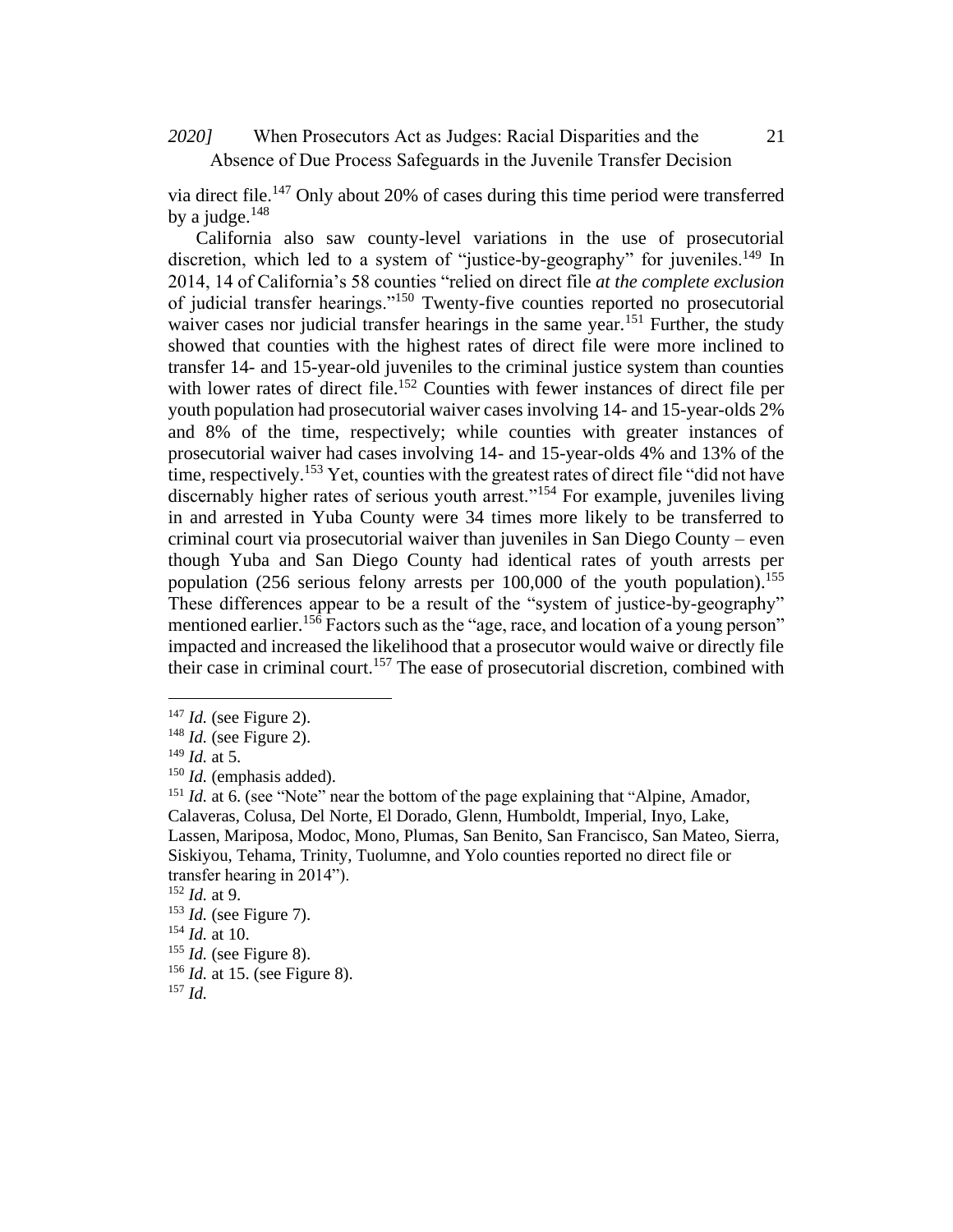California prosecutors increasing reliance on this mechanism, impacted young minority youth in the state more than their white counterparts.<sup>158</sup>

### B. DISPROPORTIONATE IMPACT ON MINORITIES

Unchecked prosecutorial discretion in the waiver system further exacerbates the existing racial problems in our juvenile and criminal justice system. These racial disparities in the transfer decision and the overrepresentation of youth in the justice system are not merely the result of youths of color committing more crimes.<sup>159</sup> The overrepresentation of minority youth could be due to a variety of factors that begin even prior to the decision to transfer them to criminal court. Minority youth are more often and more likely to be charged with murder, and murder charges significantly affect whether a juvenile will be transferred from juvenile jurisdiction to criminal court.<sup>160</sup> Even still, there are indirect racial effects in a youth's offense history tied to different jurisdictions' decisions to police and monitor certain neighborhoods, many of which are minority-majority populations. 161

Youth of color are significantly overrepresented in the youth who are direct filed to criminal court. A survey of 75 largest counties in the United States revealed that 96% of the defendants transferred to criminal courts were male; and of all transfers, over 62% were black or African American, 16.2% were Hispanic or

<sup>158</sup> *Id.*

<sup>159</sup> *Id*.; NAT'L COUNCIL ON CRIME & DELINQ., AND JUSTICE FOR SOME: DIFFERENTIAL TREATMENT OF YOUTH OF COLOR IN THE JUSTICE SYSTEM 1 (2007). "It is not clear whether this overrepresentation is the result of differential police policies and practices (targeting patrols in certain low-income neighborhoods, policies requiring immediate release to biological parents, group arrest procedures); location of offenses (African American youth using or selling drugs on street corners, White youth using or selling drugs in homes); different behavior by youth of color (whether they commit more crimes than White youth); different reactions of victims to offenses committed by White and youth of color (whether White victims of crimes disproportionately perceive the offenders to be youth of color); or racial bias within the justice system. In a meta-analysis of studies on race and the juvenile justice system, researchers found that about two thirds of the studies of disproportionate minority confinement showed negative 'race effects' at one stage or another of the juvenile justice process." *Id.*

<sup>160</sup> *See* Jeffrey Fagan, Martin Frost & T. Scott Vivona, *Racial Determinants of the Judicial Transfer Decision: Prosecuting Violent Youth in Criminal Court*, 33 CRIME & DELINQ. 259, 276 (1987).

<sup>161</sup> *Id.*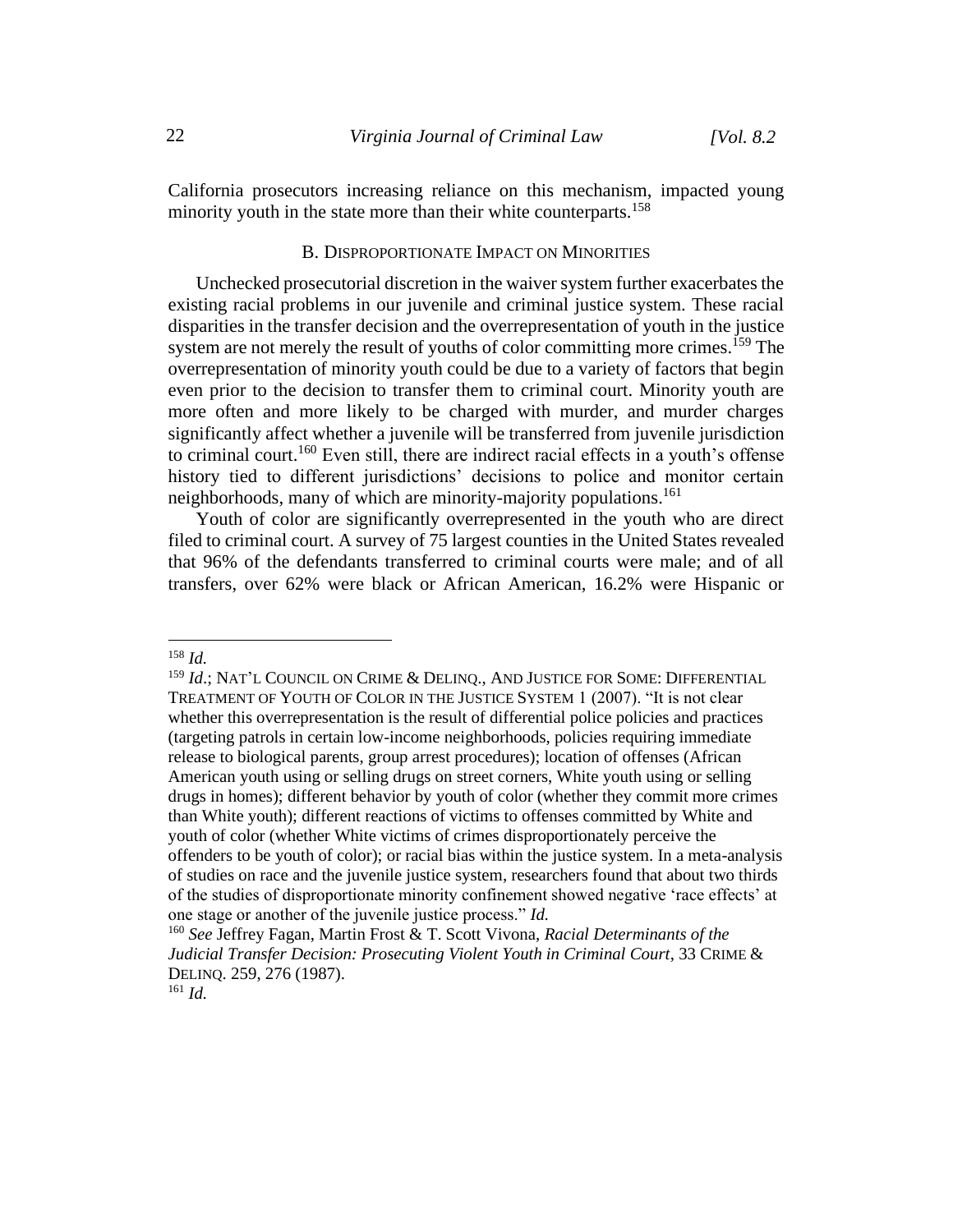### When Prosecutors Act as Judges: Racial Disparities and the *2020]* 23 Absence of Due Process Safeguards in the Juvenile Transfer Decision

Latino, and only 19.9% were white.<sup>162</sup> In sum, studies of transfer decisions consistently show that certain racial groups are more impacted than others, that offense seriousness may not be a determinative factor in prosecutorial waiver as legislators had previously envisioned, and that geography and prosecutorial practices lead to different outcomes for even similarly situated youth within the same state. Additionally, the DOJ found that in the 75 largest counties in the United States, roughly 75% of youths appeared in criminal court via nonjudicial mechanisms, and in those counties, black youth represented 62.2% of transferred juveniles, and Hispanic youth represented 16.2% of transferred juveniles—despite their relative population size generally.<sup>163</sup>

Florida, again, is evidence of the problems with prosecutorial discretion in the juvenile justice system as it relates to racial disparities. One study showed that although black males represented 27.2% of youths arrested and processed by the Florida Department of Justice, they accounted for 51.4% of transfers to the criminal justice system.<sup>164</sup> In contrast, white males represented 28% of youths arrested and processed, yet they account for  $24.4\%$  of transfers to adult criminal court.<sup>165</sup> Transfer rates for black and white youths for murder and property crimes appeared similar.<sup>166</sup> However, transfer rates for black and white youths for violent offenses, excluding murder, diverged.<sup>167</sup> The study found that 13.3% of black youths were transferred to criminal court while only 7.4% of white youths were transferred after an arrest for similar violent offenses.<sup>168</sup> In every single judicial circuit in Florida, black youths were transferred to criminal court after an arrest for a violent felony at higher rates than their white youth counterparts.<sup>169</sup> Similar disparities existed for black and white youth transfer rates for drug felony offenses—in one circuit, 8.8% of white youth arrested were transferred to criminal court, while 30.1% of black youth were transferred for a similar offense.<sup>170</sup>

Likewise, data collected from 2003 to 2014 showed that in California, youth of color are 70% of the state's 14- to17-year-old population, yet they represent 90%

<sup>162</sup> STATE TRANSFER LAWS REPORT, *supra* note 67, at 12.

<sup>163</sup> *Id.*

<sup>164</sup> *See* HUMAN RIGHTS WATCH, *supra* note 120, at 29.

<sup>165</sup> *Id.*

<sup>166</sup> *Id.* at 29–30.

<sup>167</sup> *Id.* at 30.

<sup>168</sup> *Id.*

<sup>169</sup> *Id.* (see Figure 4).

<sup>170</sup> *Id.* at 31 (see Figure 5).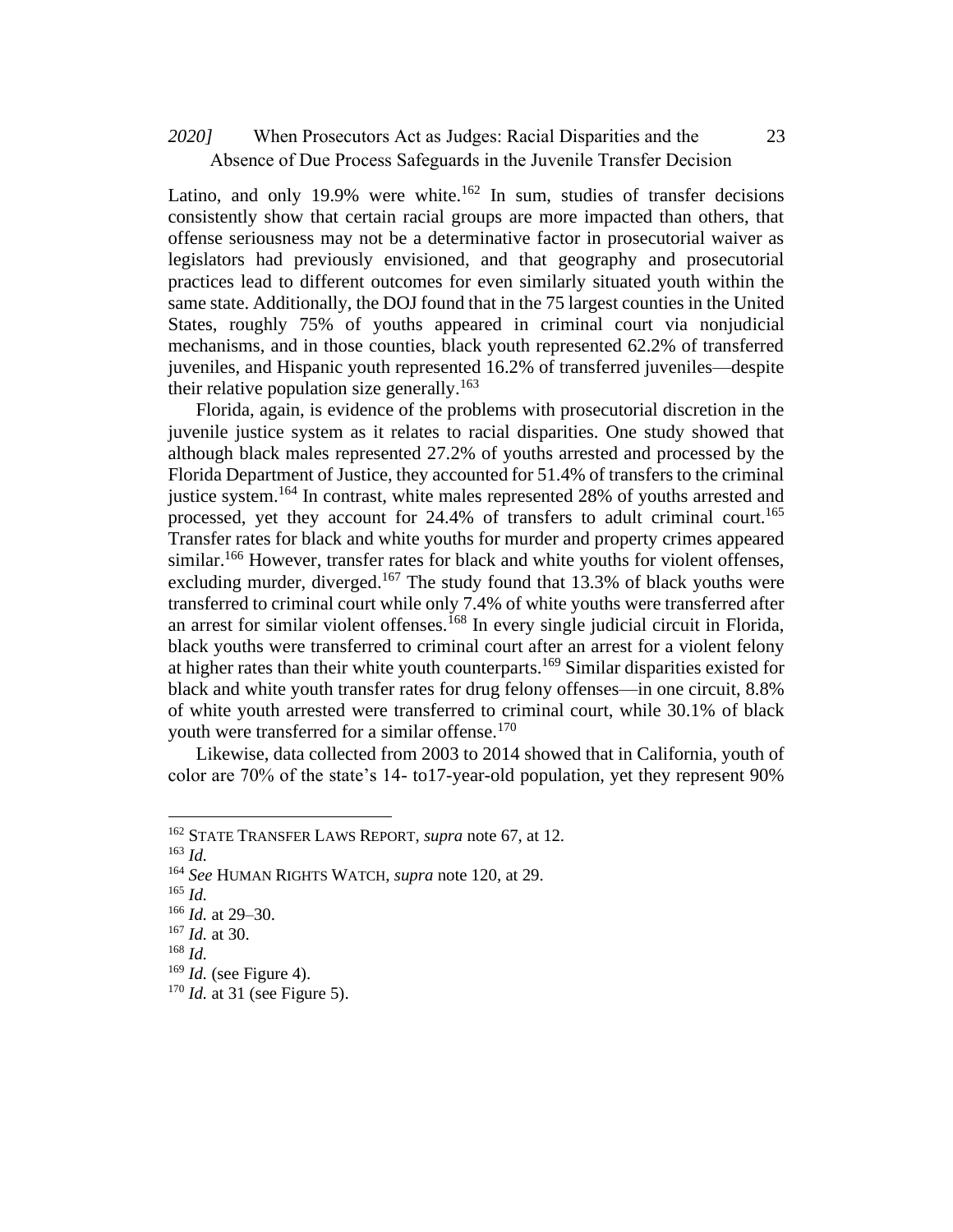of the youth transferred to criminal court via prosecutorial waiver.<sup>171</sup> Latino and black juveniles in the state were 3.3 times and 11.3 times more likely than white juveniles to be direct filed.<sup>172</sup> In nine counties, including Los Angeles and Santa Barbara, black juveniles were direct filed to criminal court, but in these same counties, there were no white juveniles reported as direct filed.<sup>173</sup> In twelve counties, including Los Angeles, Santa Barbara, and Santa Cruz, a number of Latino juveniles were direct filed, but there were no white juveniles direct filed.<sup>174</sup> Data continues to show that black juveniles are transferred to the criminal justice system in numbers in excess of the proportion they represent in the general population and are further overrepresented in the number of cases in the juvenile justice system.<sup>175</sup> More specifically, being "[b]lack and older or charged with a felony increased the likelihood of transfer to adult court when compared to all other youth."<sup>176</sup>

These findings were further confirmed in a study of juvenile cases in major cities and counties around the country. Although black youths accounted for 57% of all the charges filed, they were overrepresented in drug and public order charges.<sup>177</sup> Black youths also accounted for 85% of drug charges and 74% of public order charges.<sup>178</sup> For black youth, nearly 90% of those charged with violent offenses or drug offenses had their juvenile status determined by the prosecutor or by statutory exclusion, not by the judicial waiver and hearing mechanism.<sup>179</sup>

### C. WORSE OUTCOMES FOR JUVENILES AND LITTLE DETERRENT ON CRIME

Several assumptions are made in the juvenile transfer decision. One such assumption is that juvenile courts are incapable or insufficient to handle the seriousness of the crime committed or the juvenile in question, and the juvenile

<sup>171</sup> RIDOLFI, WASHBURN & GUZMAN, *supra* note 144, at 11.

<sup>172</sup> *Id.*

<sup>173</sup> *Id.* at 13 (see Figure 12).

<sup>&</sup>lt;sup>174</sup> *Id.* at 14 (see Figure 14).

<sup>175</sup> *See* Michael J. Leiber & Jennifer H. Peck, *Race in Juvenile Justice and Sentencing Policy: An Overview of Research and Policy Recommendations*, 31 LAW & INEQ. 331, 357 (2013).

<sup>176</sup> *Id.* at 358.

<sup>177</sup> *See* JUSZKIEWICZ, *supra* note 92, at 19.

<sup>178</sup> *Id.*

<sup>179</sup> *Id.* at 31–32.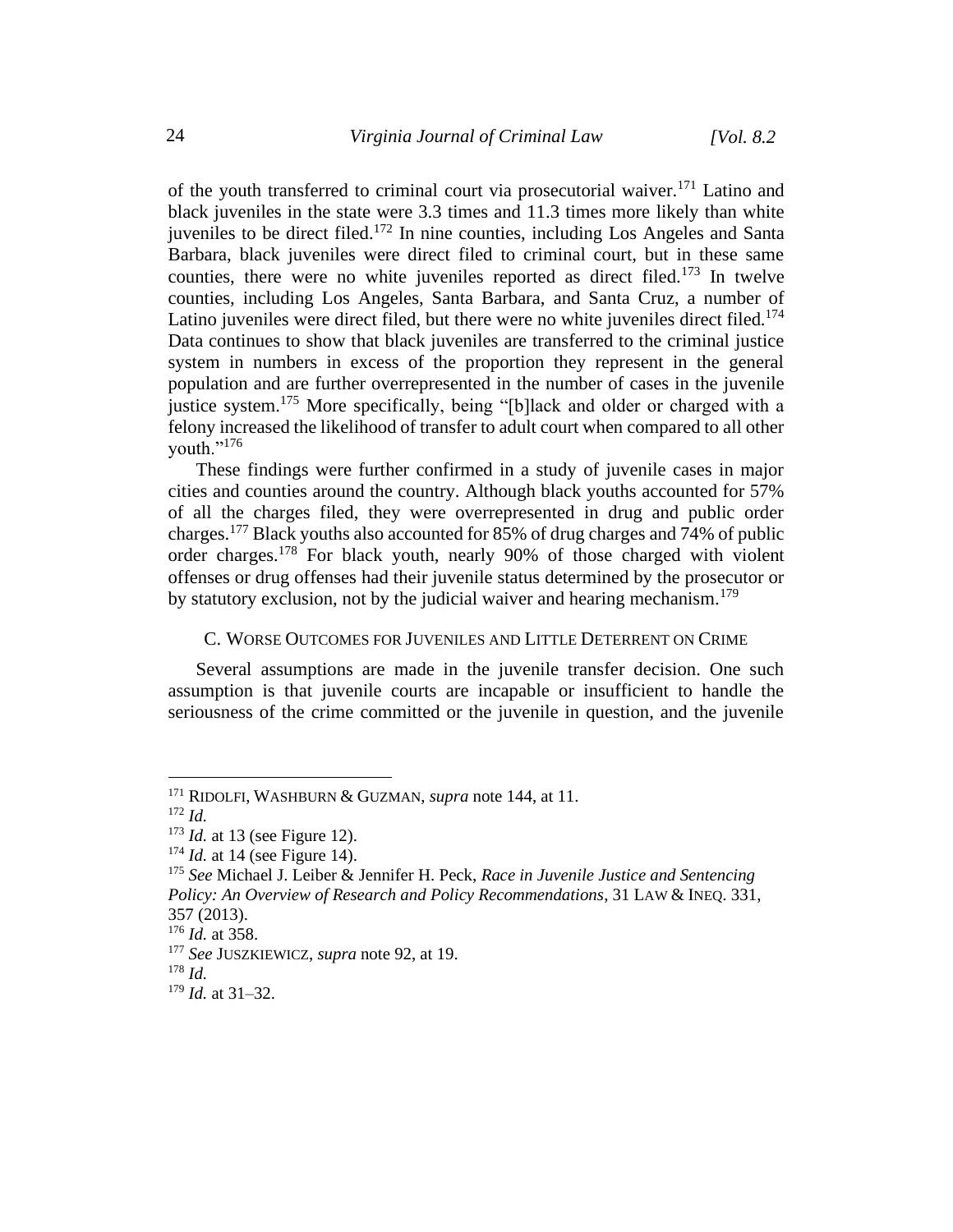# When Prosecutors Act as Judges: Racial Disparities and the *2020]* 25 Absence of Due Process Safeguards in the Juvenile Transfer Decision

would be more appropriately punished by the criminal court system.<sup>180</sup> By using direct file, prosecutors aim to deter future crime by transferring a juvenile to criminal court, which metes out harsher sentences in comparison to the juvenile court system.<sup>181</sup> Prosecutors also use direct file to send a signal to other potential juvenile offenders about the severity of punishments awaiting them.<sup>182</sup>

However, many studies show that transfers may lead to *increased* rates of recidivism and may not deter crime.<sup>183</sup> One study specifically focused on how transfer to criminal court affected the recidivism rates of juveniles in the long term, including the probability of rearrests, the time of the first rearrest, and the frequency of subsequent arrests.<sup>184</sup> The study showed that transferred juveniles and nontransferred juveniles were equally as likely to be rearrested in the long run.<sup>185</sup> The decision to transfer youths to criminal court only seemed to deter or reduce recidivism for juveniles transferred as a result of property offenses.<sup>186</sup> In contrast to their non-transferred peers, "more transferred property felons avoided rearrest on release."<sup>187</sup> Yet, the average number of rearrests were higher for those juveniles transferred into criminal court than their non-transferred counterparts, and, on average, transferred juveniles were rearrested in a shorter period than their nontransferred peers.<sup>188</sup> This was true even when the researchers controlled for the type

<sup>180</sup> *See, e.g.*, Lonn Lanza-Kaduce, Charles E. Frazier & Donna M. Bishop, *Juvenile Transfers in Florida: The Worst of the Worst?*, 10 U. FLA. J.L. & PUB. POL'Y 277, 277– 78 (1999) ("From the beginning, transfer to criminal court was regarded as necessary to remove serious and violent offenders who were thought to be too dangerous or too intractable for the juvenile justice system.").

<sup>181</sup> *See* Benjamin Steiner & Emily Wright, *Assessing the Relative Effects of State Direct File Waiver Laws on Violent Juvenile Crime: Deterrence or Irrelevance?*, 96 J. CRIM. L. & CRIMINOLOGY 1451, 1455 (2006).

<sup>182</sup> *Id.*

<sup>183</sup> *See, e.g.*, *id.* at 1455; Lawrence Winner et al., *The Transfer of Juveniles to Criminal Court: Reexamining Recidivism Over the Long Term*, 43 CRIME & DELINQ. 548, 555–56 (1997).

<sup>184</sup> *See* Winner et al., *supra* note 183, at 549–50.

<sup>185</sup> *Id.* at 557.

<sup>&</sup>lt;sup>186</sup> *Id.* at 557–58. Researchers were unable to theoretically explain this finding this given the "loose" and vague label of "property felon." *Id.* at 560.

<sup>187</sup> *Id.* at 558.

<sup>188</sup> *Id.* at 556.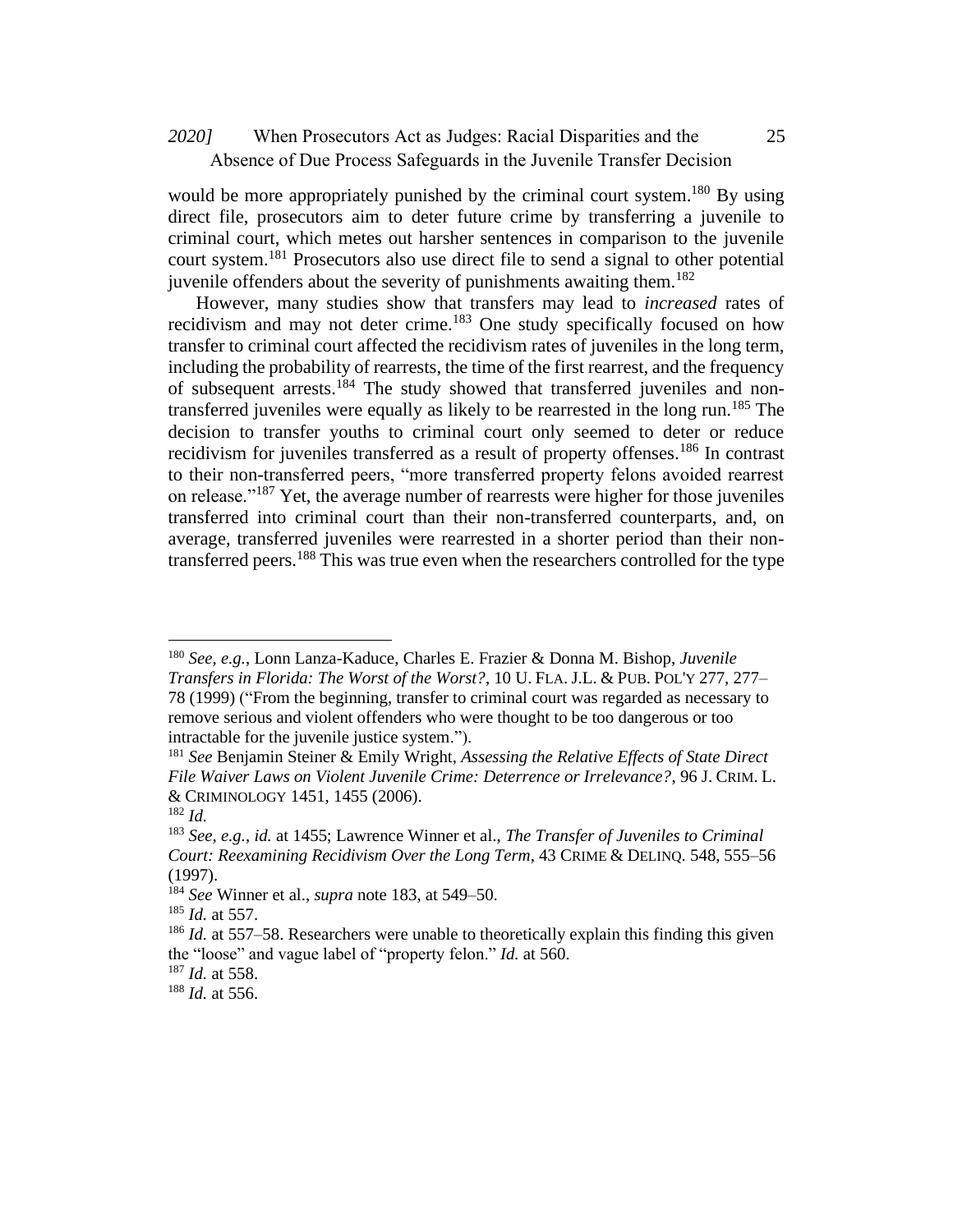and seriousness of the offense.<sup>189</sup> Both in the short-term and long-term, "[t] ransfer was more likely to aggravate recidivism than to stem it."<sup>190</sup>

Another empirical study examined the effects of prosecutorial waiver on juvenile arrest rates in comparison with carefully selected control states without direct file laws and with a similar size, location, and percentage of youth population.<sup>191</sup> Although arrest data is an imperfect predictor, arrest data is useful because it provides age-specific data on crimes.<sup>192</sup> Nonetheless, the findings of this study showed that after the enactment of prosecutorial waiver laws, the majority of states did not see a decrease in juvenile crime rates.<sup>193</sup> Nine states remained unaffected after the laws went into effect, while two states, Arkansas and Montana, actually experienced an increase in their arrest rates for violent juvenile crimes.<sup>194</sup> Further, "no state experienced a lower juvenile homicide/manslaughter rate after their direct file waiver law went into effect."<sup>195</sup> The findings show that prosecutorial discretion statutes have had little to no deterrent effect on violent juvenile crimes indeed, in some states, the opposite has happened— and there has been an increase in arrest rates. $196$ 

Although youths should face the consequences of their actions, the criminal court system appears insufficient to truly rehabilitate juveniles or deter them from criminal activity. Research consistently shows that there are "negative consequences of criminal sanctions for children," and decisions to transfer juveniles to criminal court are "counterproductive."<sup>197</sup> Youths transferred to the criminal justice system are imprisoned longer than non-transferred youth, and as a result, "the conditions often associated with extended detention—separation from

<sup>189</sup> *Id.* at 556.

<sup>190</sup> *Id.* at 558–59.

<sup>191</sup> *See* Steiner & Wright, *supra* note 181, at 1460–62. The study excluded several states from its analyses due to the inability to find a sufficient control state or because the state enacted its prosecutorial discretion laws in a time period that would have introduced a "history effect" to the statistical analysis. *Id.* at 1461.

<sup>192</sup> *Id.* at 1462–63.

<sup>193</sup> *Id.* at 1464.

<sup>194</sup> *Id.*

<sup>195</sup> *Id.* at 1467–68.

<sup>196</sup> *Id.* at 1467. That juvenile crime rates have continued to decrease *nationally* is not as a result of prosecutorial waiver or the threat of increased punitive measures for juveniles. *See id.* at 1467. Instead, the findings suggest that other extraneous factors play a role. *Id.* at 1468.

<sup>197</sup> *See* Winner et al., *supra* note 183, at 559, 561.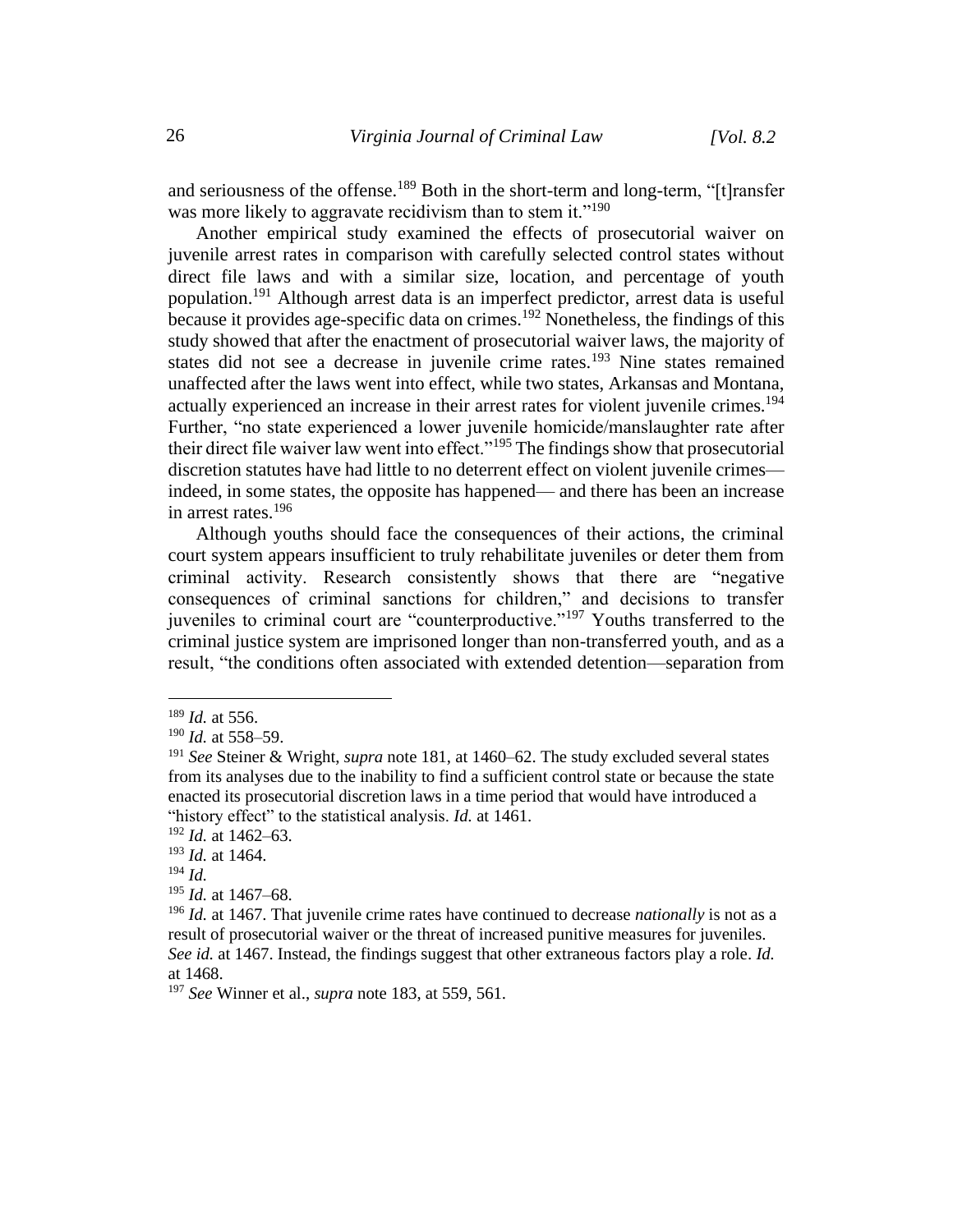### When Prosecutors Act as Judges: Racial Disparities and the *2020]* 27 Absence of Due Process Safeguards in the Juvenile Transfer Decision

loved ones, crowding, and solitary confinement—may increase the risk of suicidal behavior among transferred youth."<sup>198</sup>

There may be one major reason why waiver decisions have no impact on juvenile crime rates. Many psychologists, scholars, and even the Supreme Court,<sup>199</sup> acknowledge that due to the neurological and developmental stage of juveniles, they hold extraordinarily different perceptions of risk than adults do.<sup>200</sup> Juvenile decisions are "influenced more heavily by the potential rewards of their choices rather than by the potential risks involved, as well as the short-term, rather than long-term, consequences of their actions."<sup>201</sup> Meaning that a developing teenager is unlikely to be deterred by the possibility of more punitive measures because they may be incapable of adequately weighing the risks of their actions in comparison to the relative reward they perceive from their potential actions.<sup>202</sup> In sum, the possibility of transfer to criminal court or increased punitive measures are unlikely to sway juveniles from committing "the most serious of illegal acts."<sup>203</sup>

In addition to increased rates of recidivism for transferred juveniles, social science research also continues to show that transfer decisions have a detrimental effect on juvenile offenders. These detrimental effects include a lack of access to social and mental welfare services available in juvenile court and violence juvenile offenders face while incarcerated with adults. Often, juveniles transferred to criminal court are detained in adult jails.<sup>204</sup> Many juveniles transferred to and

<sup>198</sup> *See* WASHBURN ET AL., DEP'T OF JUSTICE, DETAINED YOUTH PROCESSED IN JUVENILE AND ADULT COURT: PSYCHIATRIC DISORDERS AND MENTAL HEALTH NEEDS 3 (Sep. 2015).

<sup>199</sup> *See, e.g.*, Roper v. Simmons, 543 U.S. 551, 569 (2005). The Court agreed that "as any parent knows and as the scientific and sociological studies…confirm, a lack of maturity and an underdeveloped sense of responsibility are found in youth more often than in adults and are more understandable among the young." *Id.* (internal quotations omitted). <sup>200</sup> *See* Steiner & Wright, *supra* note 181, at 1469; *see generally* Elizabeth S. Scott &

Thomas Grisso, *The Evolution of Adolescence: A Developmental Perspective on Juvenile Justice Reform*, 88 J. CRIM. L. & CRIMINOLOGY 137, 156–72 (1997).

<sup>201</sup> *See* Steiner & Wright, *supra* note 181, at 1469.

<sup>202</sup> *Id.* <sup>203</sup> *Id.*

<sup>204</sup> *See* Leiber & Peck, *supra* note 175, at 360; *see also* Mark Soler, *Missed Opportunity: Waiver, Race, Data, and Policy Reform*, 71 LA. L. REV. 17, 21–22 (2010) ("Many black youth waived to adult court were held in adult jails. About half of black youth prosecuted in adult court were released pretrial. Of those who were not released, almost two-thirds (65.4%) were held in adult jails. The rest were held in juvenile facilities.").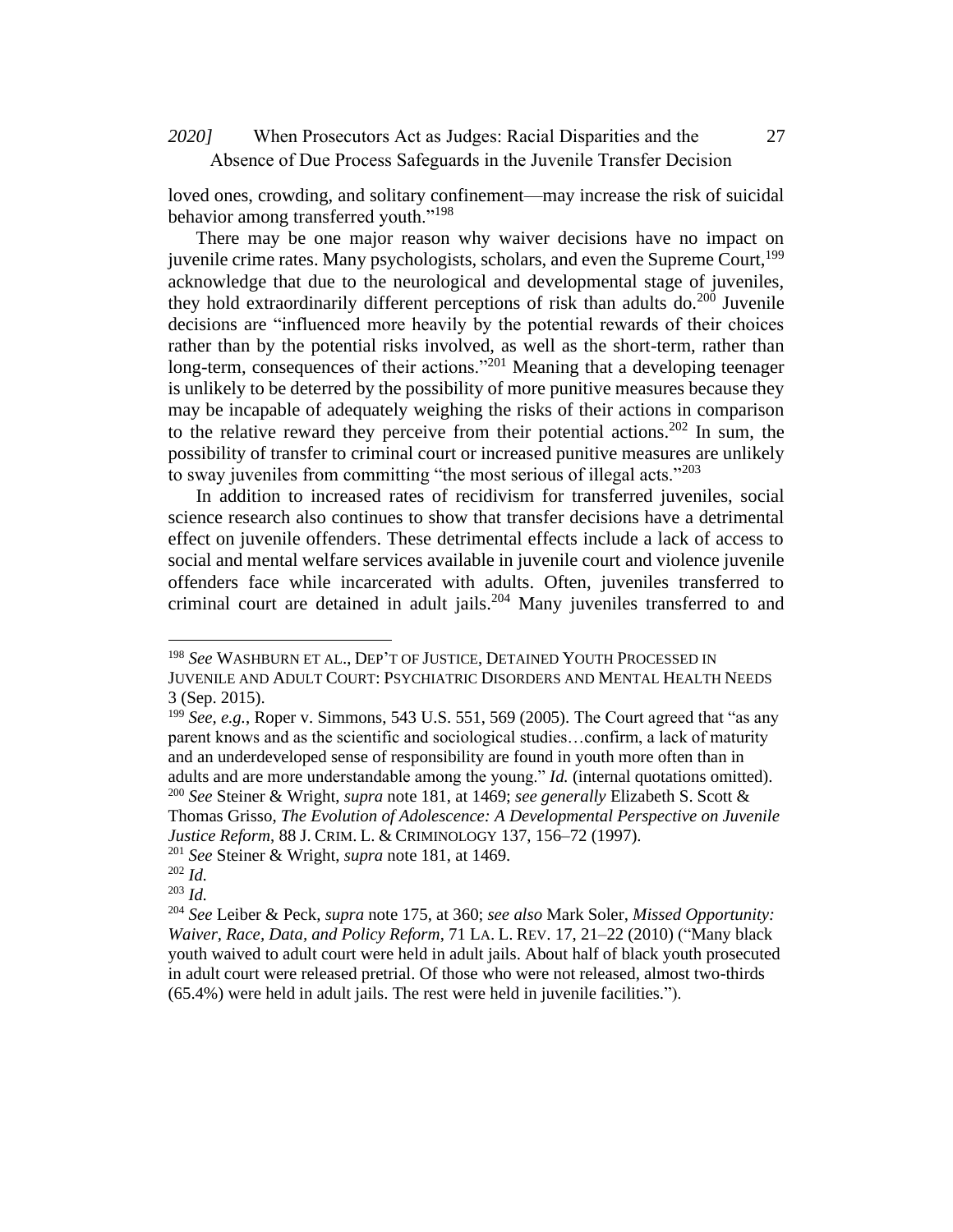incarcerated in adult prisons attempt suicide, and the suicide rate is eight times higher for juveniles in these facilities than for juveniles in juvenile detention facilities.<sup>205</sup> A number of factors contribute to the suicide rate for juveniles incarcerated in adult prisons, including a lack of access to rehabilitative services, sexual abuse by inmates and even prison officials, and physical attacks and abuse, due to their smaller size and youth, by other inmates.<sup>206</sup>

Moreover, a juvenile's experience while incarcerated may be a significant factor that leads to increased recidivism.<sup>207</sup> Juveniles incarcerated with adults often turn to violence as a way to survive their time—further exacerbating the troubling transfer decision when a juvenile may be raised "with some of the most hardened criminals"<sup>208</sup> as opposed to being given the opportunity to experience some rehabilitative treatment in the juvenile court system.

Scholars continue to point to studies that show that juvenile crime has not significantly increased and is not on the rise.<sup>209</sup> Nearly sixty percent of the juveniles referred to juvenile court are single offenders who do not have persistent or frequent contact with the juvenile court system.<sup>210</sup> And, even for juvenile offenders who are serious or frequent offenders of the law, the prevalence of "serious violence" decreases significantly after they reach adulthood.<sup>211</sup> For the aforementioned reasons, state legislators should look to alternate means, not direct file, if they wish to effectively punish and rehabilitate juvenile offenders.

<sup>205</sup> *See* Eric K. Klein, *Dennis the Menace or Billy the Kid: An Analysis in the Role of Transfer to Criminal Court in Juvenile Justice*, 35 AM. CRIM. L. REV. 371, 405 (1998) (citing H.R. Rep. No. 105-86, at 74).

<sup>206</sup> *Id.* at 404–05.

<sup>207</sup> *See* BARRY HOLMAN & JASON ZEIDENBERG, THE DANGERS OF DETENTION: THE IMPACT OF INCARCERATING YOUTH IN DETENTION AND OTHER SECURE FACILITIES 4 (2006).

<sup>208</sup> *See* Klein, *supra* note 205, at 405 (citing Richard Lacayo, *When Kids Go Bad*, TIME, Sept. 19, 1994, at 60).

<sup>209</sup> *See* Robert E. Jr. Shepherd, *Juvenile Justice*, 10 CRIM. JUST. 39, 39 (1995). <sup>210</sup> *Id.*

<sup>211</sup> *Id.*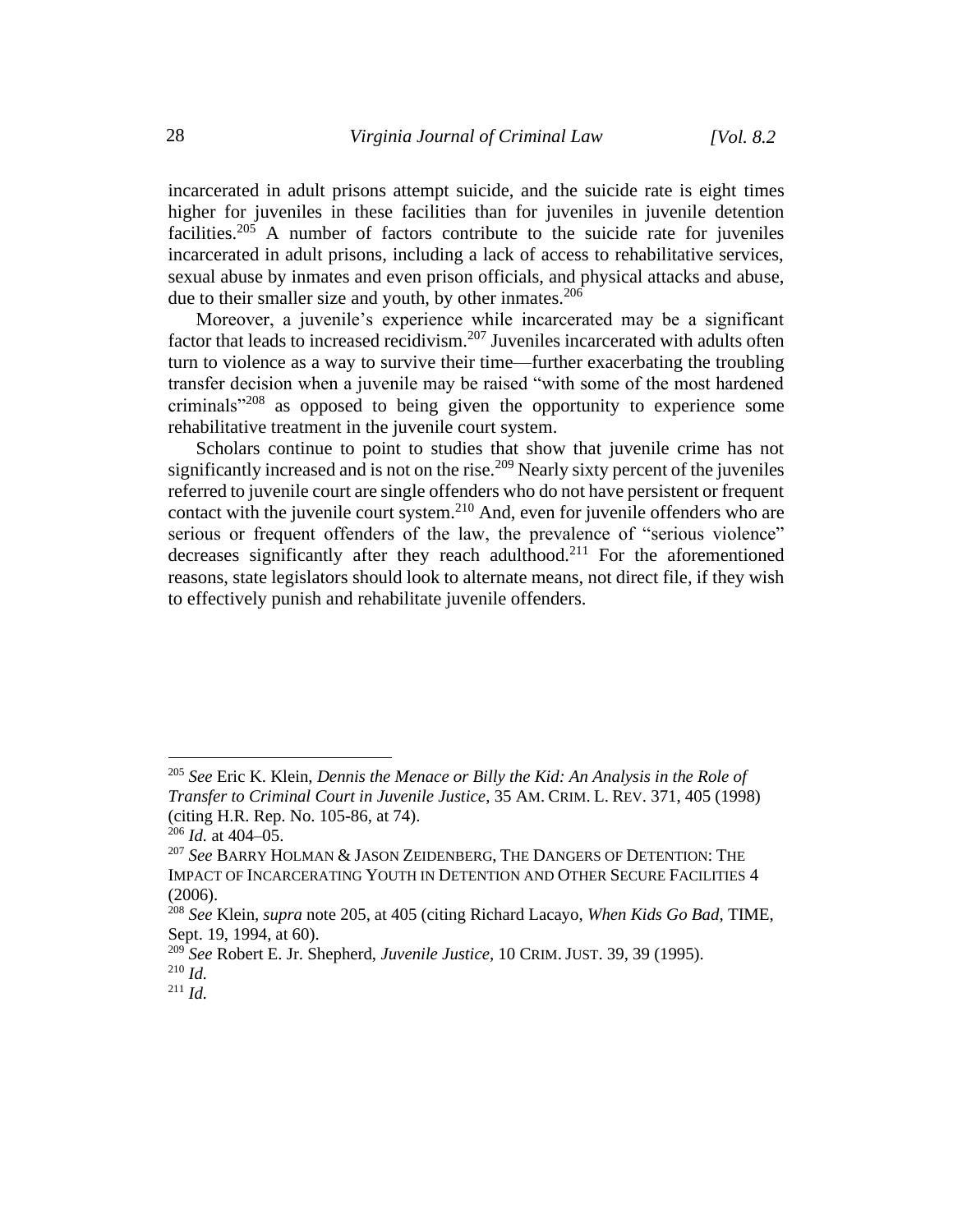When Prosecutors Act as Judges: Racial Disparities and the *2020]* 29 Absence of Due Process Safeguards in the Juvenile Transfer Decision

### **IV. POTENTIAL SOLUTIONS**

Prosecutorial waiver decisions implicate the due process rights of juveniles and subvert the intent and aim of the Court's decision in *Kent*<sup>212</sup>—a youth's first appearance is in criminal court because that is where the prosecutor chose to bring the case, not because a neutral arbiter determined that the youth was better suited in criminal court or could not be rehabilitated. Yet, challenges to direct file laws have nearly always failed.<sup>213</sup> The judiciary's immense deference to a prosecutor's discretion, in charging and in bring forth a case, is difficult to square within the juvenile justice area because states with prosecutorial waiver laws appear to have enacted them exactly *because of* such judicial deference.

The District of Columbia, for example, enacted its prosecutorial discretion statute "[b]ecause of the great increase in the number of serious felonies committed by juveniles *and because of the substantial difficulties in transferring juvenile offenders charged with serious felonies to the jurisdiction of the adult court under present law.*"<sup>214</sup> Given the political nature of prosecutors, the deference granted would appear unwarranted. And further, because a prosecutor's decision to transfer youths into the criminal justice system is unreviewable by the judicial branch, juveniles are subject to another injustice. State legislatures—when confronted with the evidence posed above—should move towards eliminating or restraining direct file or prosecutorial waiver in juvenile waiver decisions.

### A. ELIMINATION OF DIRECT FILE STATUTES

The current direct file system is one riddled with abuse, as a result of the absence of judicial review, and the influence of external factors, such as implicit biases and political pressure.

The reasons for a judicial check of prosecutors' discretion are stronger than for such a check of other administrative discretion that is now traditionally reviewable.

<sup>212</sup> *See, e.g.*, Hamack, *supra* note 18; Rachel Jacobs, *Waiving Goodbye to Due Process: The Juvenile Waiver System*, 19 CARDOZO J.L. & GENDER 989 (2013).

<sup>213</sup> *See, e.g.*, United States v. Bland, 472 F.2d 1329, 1336–38 (D.C. Cir. 1972) (reasoning prosecutors are officers of the executive branch and exercise discretion as to whether to prosecute, therefore as a result of separations of powers and absent "suspect factors" like race or religion, courts are not to "interfere with the free exercise of the discretionary powers of the attorneys of the United States in their control over criminal prosecutions").  $^{214}$  *Id.* at 1341 (emphasis in original) (quoting H. REP. 91-907, 91st Cong., 2d Sess., at 50 (1970)).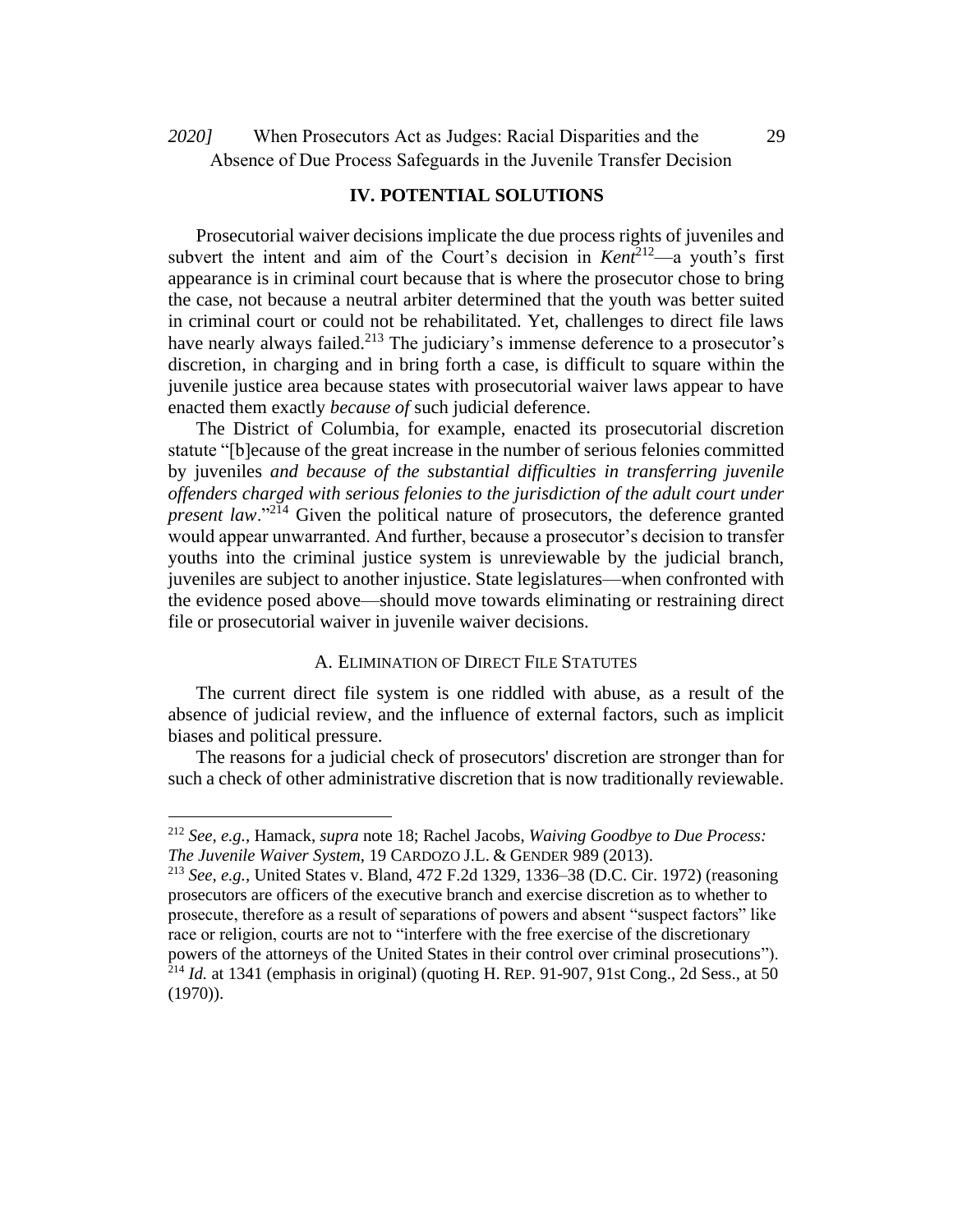Important interests are at stake. Abuses are common. The questions involved are appropriate for judicial determination. And much injustice could be corrected.<sup>215</sup>

Combined with a system of "justice-by-geography," youths that are direct filed are denied the individualized determination and the opportunity for rehabilitation envisioned by the creators of the juvenile justice system. The seriousness of the offense committed should play a role in the decision to use prosecutorial discretion, instead, data shows that the "age, race, and location of a young person" impacts whether or not they will be treated as a juvenile or waived into criminal court.<sup>216</sup>

The juvenile justice system and public safety—unless and until appropriate standards are developed for prosecutorial waiver decisions—would be better served by the elimination of direct file laws. Several states have recently repealed their direct file laws—including California and Vermont. These decisions can serve as legislative acknowledgments that the harms of direct file greatly outweigh any added value. Further, as stated above, the youths transferred into the criminal justice system are not serious or high-level offenders. Direct file statutes are superfluous and repealing these statutes would not create unsafe communities, because most serious offenders are already captured by legislative exclusion statutes and judicial waiver mechanisms.

1. Legislative History from California and Vermont Support the Choice to Repeal Direct File Statutes

In California, citizens voted to enact Proposition 57, which requires, in relevant part, "a judge, not a prosecutor, to decide whether juveniles should be tried in adult court."<sup>217</sup> Although the main focus of Proposition 57 was California's overcrowded prison system, the State acknowledged that youth crime was decreasing, yet the state's prosecutors continue to increase the number of youths charged as adults.<sup>218</sup>

<sup>215</sup> *See* United States v. Bland, 472 F.2d 1329, 1329 (D.C. Cir. 1972)., *cert. denied* 412 U.S. 909 (Douglas, J., dissenting) (internal quotations omitted).

<sup>216</sup> *See* RIDOLFI, WASHBURN & GUZMAN, *supra* note 144, at 15.

<sup>217</sup> CAL. SEC'Y OF STATE, *Text of Proposed Law*, *Proposition 57*, available athttp://vig.cdn.sos.ca.gov/2016/general/en/pdf/text-proposed-laws.pdf.

<sup>218</sup> Navnit Bhandal & Tessa Nevarez, *Proposition 57: Criminal Sentence. Parole. Juvenile Criminal Proceedings and Sentencing. "The Public Safety and Rehabilitation Act of 2016"*. 15 (May 2016),

http://www.mcgeorge.edu/Documents/Publications/prop57\_CIR2016.pdf (citing Frankie Guzman, Laura Ridolfi, & Maureen Washburn, *The Prosecution of Youth as Adults: A County-Level*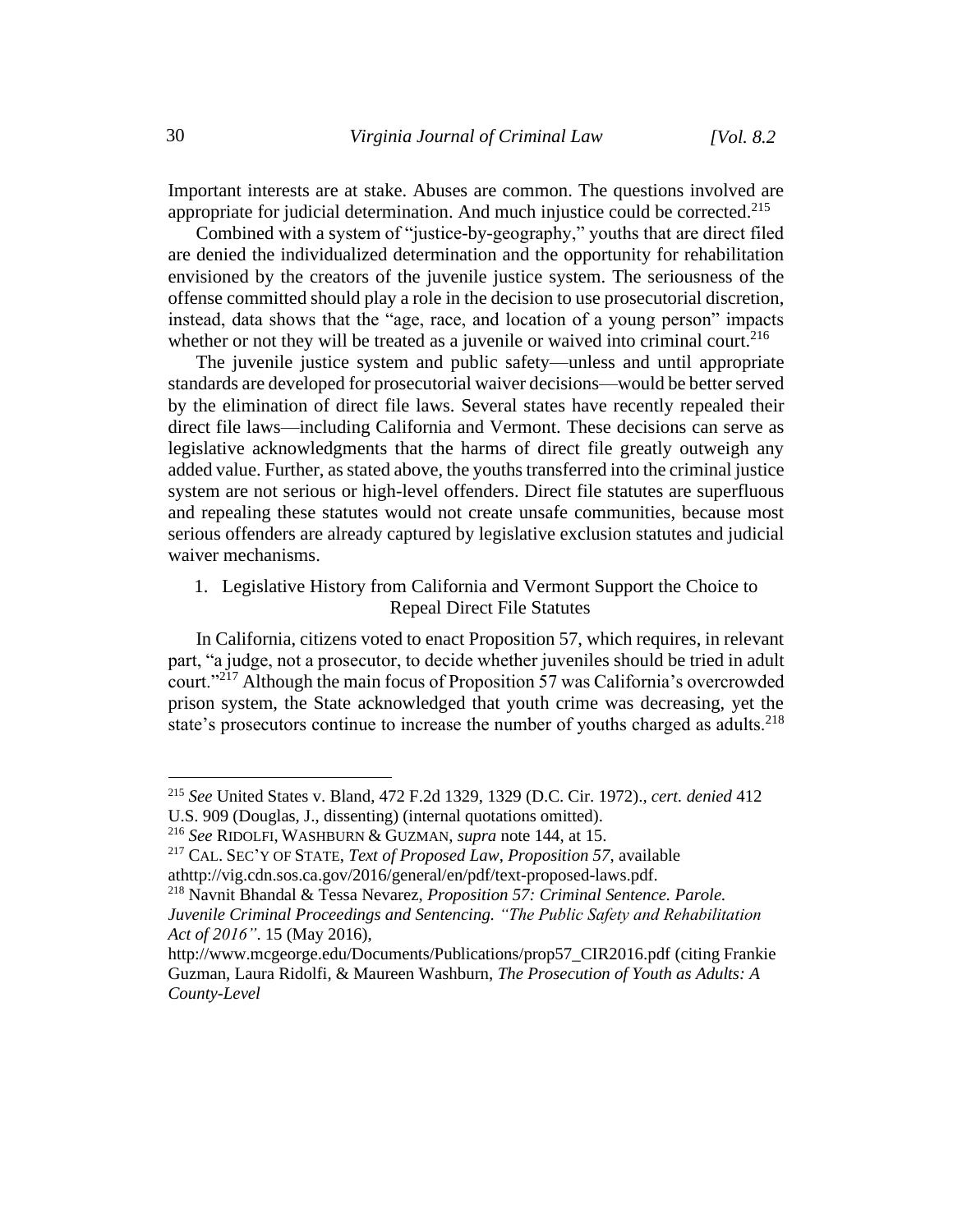### When Prosecutors Act as Judges: Racial Disparities and the *2020]* 31 Absence of Due Process Safeguards in the Juvenile Transfer Decision

The Center on Juvenile and Criminal Justice strongly advocated for the passage of Proposition 57, arguing that transfer decisions should only be made by judges "after careful consideration." Other proponents of the law also argued that juvenile judges were better qualified to assess youths in the system and were more likely to be neutral parties, unlike prosecutors.<sup>219</sup> Despite arguments presented in opposition of Proposition 57's scope as it applied to adult offenders,  $^{220}$  most agreed with the law as it related to juvenile justice reform. In 2016, Proposition 57 successfully passed by a vote of 64% to 35%, effectively repealing California's direct file laws.<sup>221</sup>

Similarly, in 2016, the Vermont legislature enacted statutes to override and greatly limit their previous prosecutorial discretion laws.<sup>222</sup> Now, in Vermont, nearly all juvenile cases must begin in juvenile court.<sup>223</sup> Prosecutors must file a motion, and there must be a hearing and judicial approval before waiving or transferring certain juveniles into criminal court.<sup>224</sup> However, the statute still mandates the waiver of juveniles accused of one of twelve serious felony offenses enumerated.<sup>225</sup> Still, Vermont is an example of successful juvenile justice reform in the prosecutorial discretion area. The state, while mulling over its direct file laws, even considered treating as juveniles all offenders under the age of 21, excluding

*Analysis of Prosecutorial Direct File in California and its Disparate Impact on Youth of Color*, YᴏᴜᴛʜLᴀᴡ.Oʀɢ (June 2016), *available at* http://youthlaw.org/wpcontent/uploads/2016/06/The-Prosecution-of-Youth-as-Adults.pdf).

<sup>219</sup> *Id.* at 16 (citing Frankie Guzman, Laura Ridolfi, & Maureen Washburn, *The* 

*Prosecution of Youth as Adults: A County-Level Analysis of Prosecutorial Direct File in California and its Disparate Impact on Youth of Color*, YᴏᴜᴛʜLᴀᴡ.Oʀɢ (June 2016), *available at* http://youthlaw.org/wp content/uploads/2016/06/The-Prosecution-of-Youthas-Adults.pdf).

 $220$  *Id.* at  $16-18$ .

<sup>221</sup> *See* The New York Times, *California Proposition 57*, N.Y. TIMES (Aug. 1, 2017), *available at* https://www.nytimes.com/elections/2016/results/california-ballot-measure-57-sentencing-parole-reform.

<sup>222</sup> *See* VERMONT ACT NO. 153, H.95, (2016) *summary available at*

https://legislature.vermont.gov/Documents/2016/Docs/ACTS/ACT153/ACT153%20Act %20Summary.pdf.

<sup>223</sup> *See* VT. STAT. ANN. tit. 33, § 5201(d) (West 2020).

<sup>224</sup> *Id.* § 5204(a).

<sup>&</sup>lt;sup>225</sup> *Id.* § 5204(a)(1)–(12).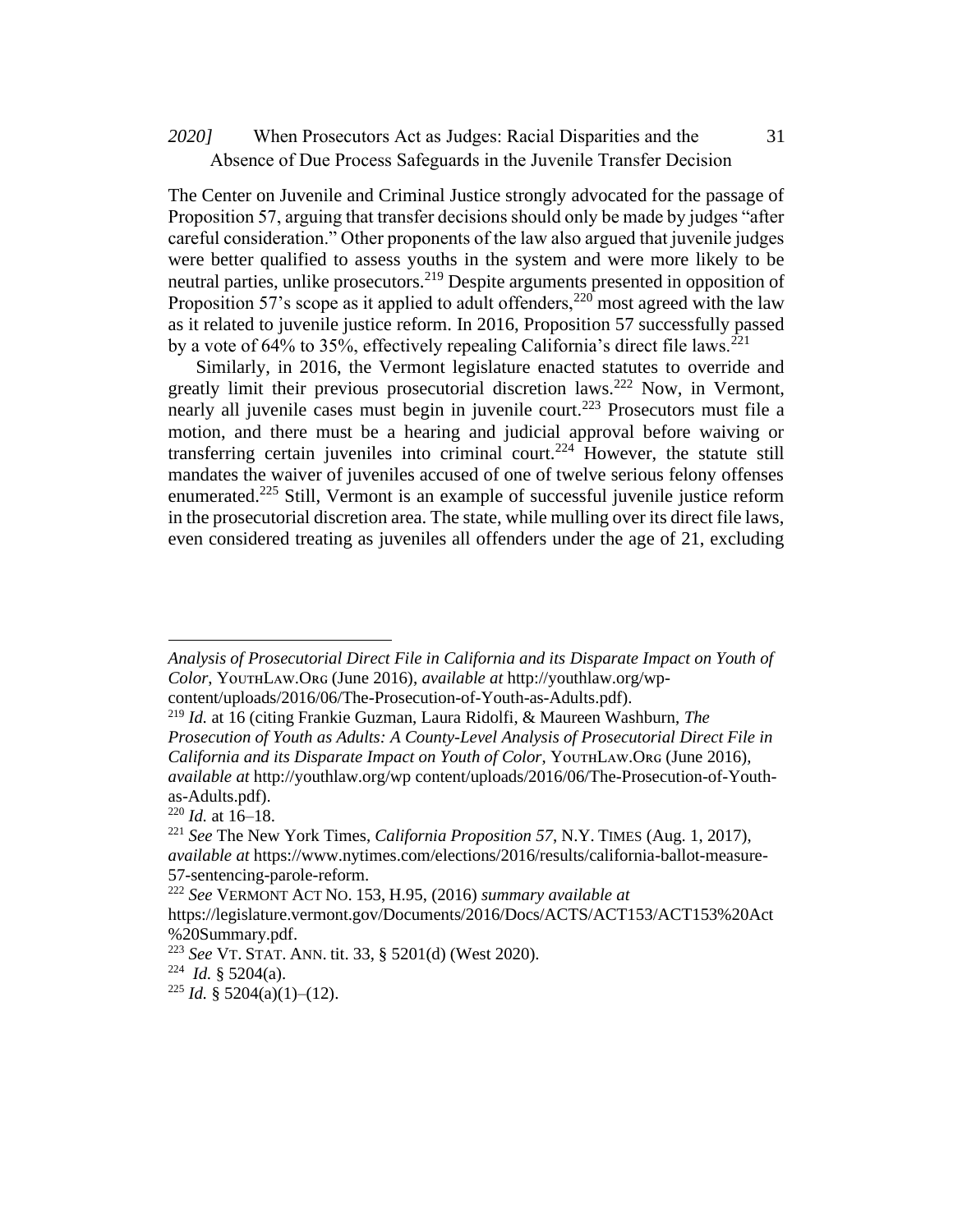those offenders charged with major felonies, as a result of data collected across several social service agencies.<sup>226</sup>

The key takeaway from the legislation enacted by California and Vermont is that rational legislatures are beginning to recognize that although some juveniles should be subject to adult penalties within the criminal justice system, prosecutorial waiver decisions are not the best way to accomplish this goal. Justice is better served by a fair and individualized process that allows a better-placed and neutral party, a judge, to determine the amenability to treatment and the jurisdiction of the charged youth.

### 2. Constitutional Challenges

One state constitution challenge has prevailed, and others may prevail in the future. The Supreme Court of Utah in *State v. Mohi* declared that the state's direct file laws were unconstitutional.<sup>227</sup> Under one of Utah's constitutional provisions, similar to the Equal Protection Clause, "[f]or a law to be constitutional under [the provision], it is not enough that it be uniform on its face. What is critical is that the *operation* of the law be uniform. A law does not operate uniformly if 'persons similarly situated' are not 'treated similarly.'"<sup>228</sup> First, the Utah court concluded that the direct file statute created a class of juveniles that remained in juvenile court jurisdiction while also creating a class of "like-accused juveniles" that are "singled out by prosecutors to be tried as adults."<sup>229</sup> Second, the court concluded that youths were indeed treated "nonuniformly" under the Utah statute, noting that "[j]uveniles against whom indictments or informations are filed are statutorily indistinguishable from those who remain in juvenile jurisdiction" except for the decision to charge one set of juveniles as adults.<sup>230</sup> The court found that this amounted to unequal

<sup>226</sup> *See generally* VERMONT AGENCY OF HUMAN SERVICES, YOUTHFUL OFFENDERS REPORT (2016).

<sup>&</sup>lt;sup>227</sup> State v. Mohi, 901 P.2d 991, 1004 (Utah 1995) (referring to UTAH CODE ANN.  $\S 78 3a-25$ ).

<sup>228</sup>*Id*. at 997 (emphasis original) (quoting Lee v. Gaufin, 867 P.2d 572, 577 (Utah 1993) (quoting Malan v. Lewis, 693 P.2d 661, 669 (Utah 1984))).

 $^{229}$  *Id.* at 997–98.

<sup>&</sup>lt;sup>230</sup> *Id.* at 998 ("[T] he statute permits two identically situated juveniles, even coconspirators or co-participants in the same crime, to face radically different penalties and consequences without any statutory guidelines for distinguishing between them."). The non-uniformity at issue was the result of the prosecutor's decision to direct file certain youths in criminal court but allow similarly situated youths to remain in juvenile court. In this case, the decision to direct file the named-plaintiff may have been the result of the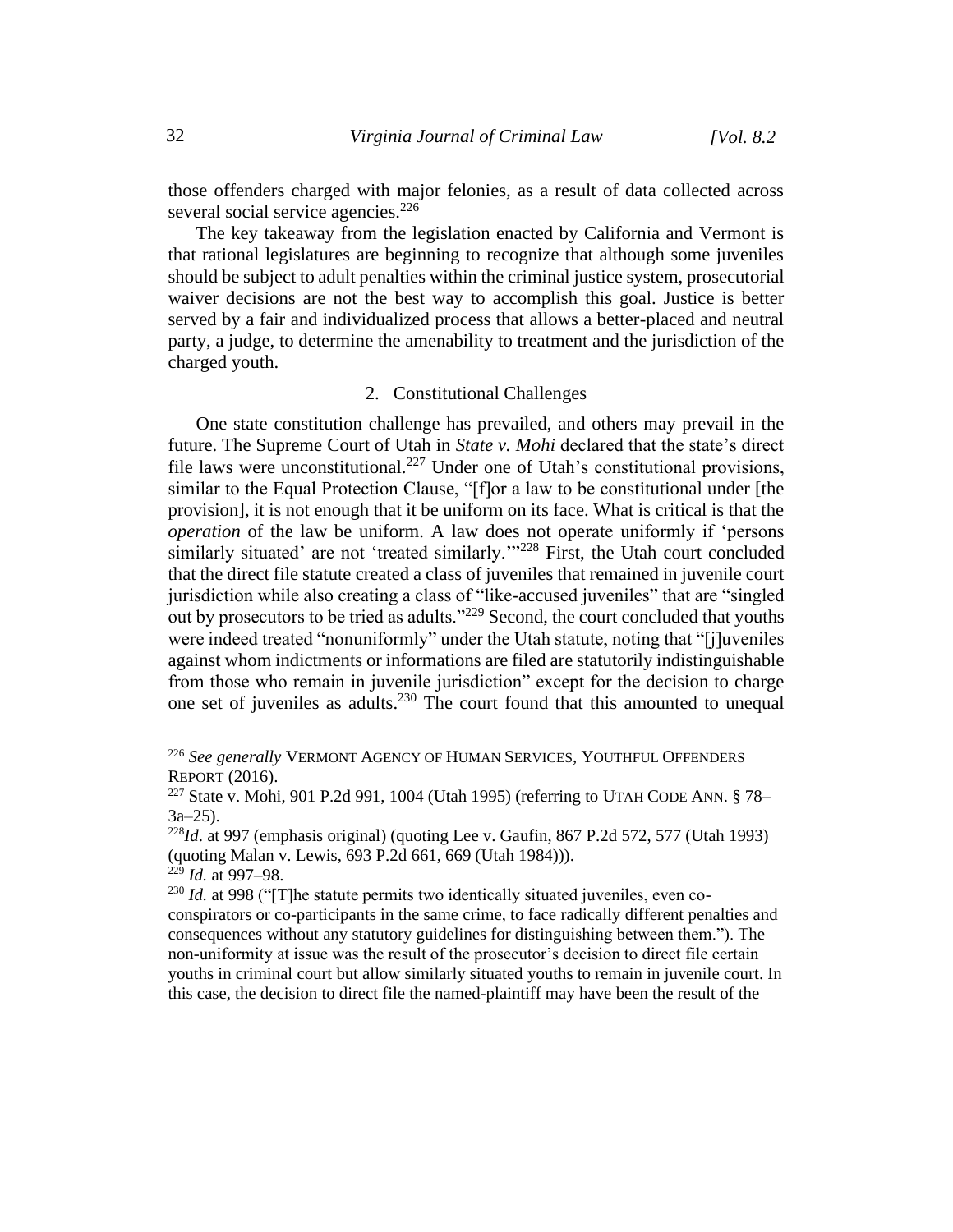# When Prosecutors Act as Judges: Racial Disparities and the *2020]* 33 Absence of Due Process Safeguards in the Juvenile Transfer Decision

treatment under Utah law. $^{231}$  Finally, the Utah court invalidated the statute because it found that although the legislature had a legitimate purpose in promoting "public safety and individual accountability"<sup>232</sup> and achieving justice in order to serve the best interests of children, the statute was not "reasonable in relation" to the legislature's purpose.<sup>233</sup> Because the statute did not "require the prosecutor to have any reason, legitimate or otherwise, to support his or her decision of who stays in juvenile jurisdiction and who does not," it could not withstand scrutiny.<sup>234</sup>

In relevant part, the Court also acknowledged that "[s]uch unguided discretion opens the door to abuse without any criteria for review or for insuring evenhanded decision making."<sup>235</sup> The absence of a check in such a system means that there is no barrier "to prevent such acts as a prosecutor's singling out members of certain unpopular groups for harsher treatment in the adult system while protecting equally culpable juveniles to whom a particular prosecutor may feel some cultural loyalty or for whom there may be broader public sympathy<sup>3236</sup> This summary is exactly the system we are faced with today. The Utah Supreme Court held that "[l]egitimacy of a goal cannot justify an arbitrary means," and "[l]egitimacy in the purpose of the statute cannot make up for a deficiency" in the design of direct file statutes.<sup>237</sup> Other cases based on state constitutional provisions may prevail.<sup>238</sup>

charges against him, recklessly causing a death with a firearm, but may have also been influenced by local community outrage and allegations of gang activity, *see* Amy Donaldson, *Mohi Blames Triad Center Killing on 'Stupidity,'* DESERET NEWS (Sep. 3, 1996), https://www.deseretnews.com/article/511184/mohi-blames-triad-center-killing-onstupidity.html.

<sup>231</sup> *Id.*

<sup>232</sup> Utah Code Ann. § 78–3a–25, (7).

<sup>233</sup> State v. Mohi, 901 P.2d 991, 998–99 (Utah 1995).

<sup>234</sup> *Id.* at 999.

<sup>235</sup> *Id.* at 1002.

<sup>236</sup> *Id.*

<sup>237</sup> *Id.* at 999.

<sup>238</sup> *See, e.g.*, Rostyslav Shiller, *Fundamental Unfairness of the Discretionary Direct File Process in Florida: The Need for a Return to Juvenile Court Waiver Hearings*, 6 WHITTIER J. CHILD & FAM. ADVOC. 13, 33-46 (2006) (arguing that Florida's discretionary direct file statute violates the state's non-delegation and due process doctrines).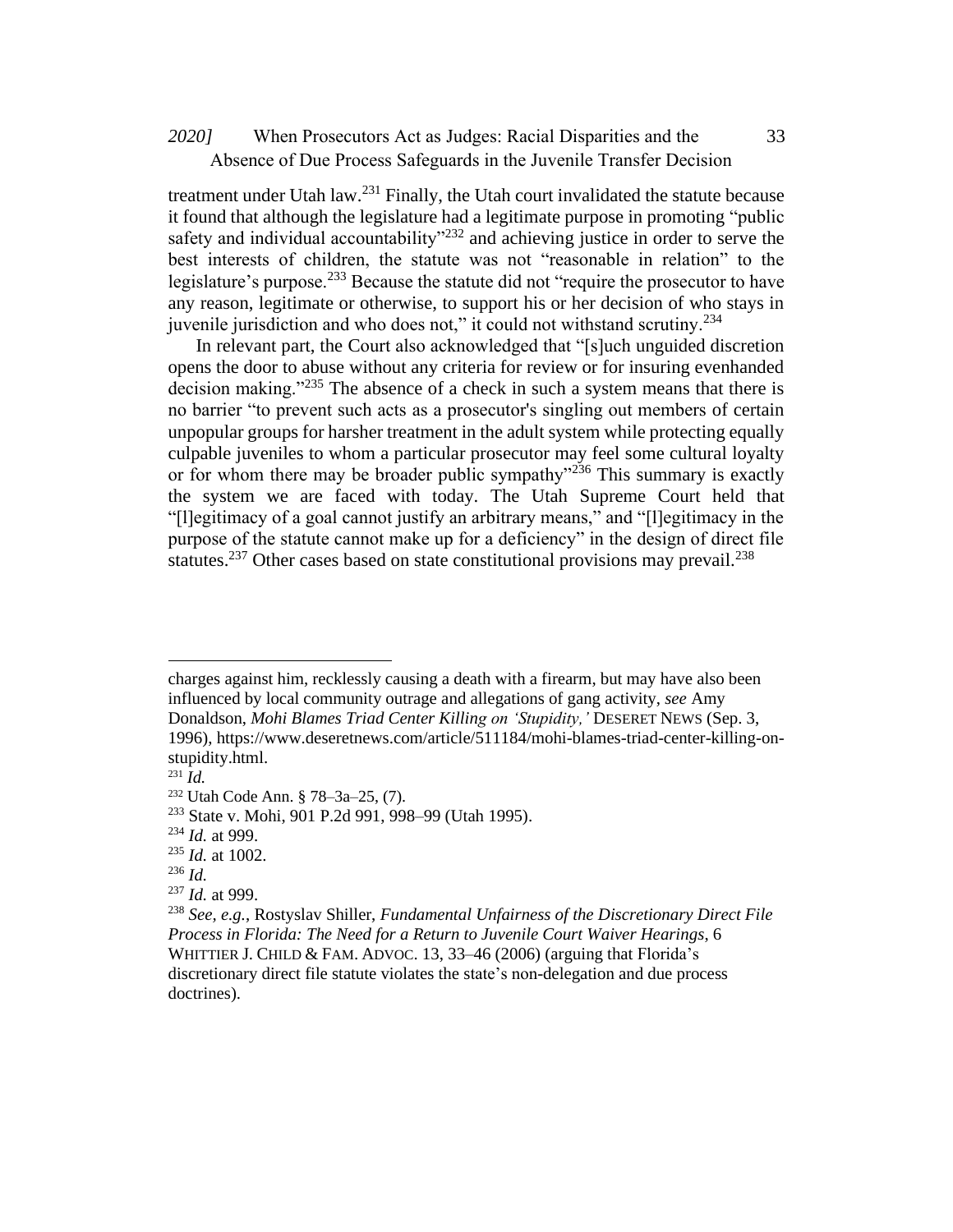### B. DATA COLLECTION

The decision to eliminate prosecutorial waiver statutes is likely to be a politically unpopular one. Recognizing the difficulties of repealing legislation, there are additional or alternative ways that prosecutors can counter the disparities in the waiver system.

An alternate solution to the arbitrariness of direct file would be to maintain data and records to create a fairer system. This process could ameliorate many of the problems prevalent in discretionary waiver decisions, but it would not resolve all the issues. Although incomplete data exists on the number of juveniles transferred via prosecutorial waiver in the relevant jurisdictions using such a method, the data collected shows that the rates of prosecutorial discretion vary significantly across states and across prosecutors' offices.<sup>239</sup> A juvenile may be more likely to be waived into criminal court by prosecutors in one county in Arkansas, for example, than in another county within the same state. This is likely due to an individual prosecutor's proclivities and the mission of each district attorney's office.<sup>240</sup> By collecting data and keeping records, state prosecutors can collaborate to form a more effective and fair justice system. Tracking waiver decisions may allow prosecutors' offices to recognize racial disparities and inconsistent decisionmaking in their charging decisions, especially in the states that currently maintain no such database for direct file decisions.<sup>241</sup> This would maintain the discretion that prosecutors already have but would constrain them to meet a series of guidelines based on historical data and the standard practice of other counties in the region. Following historical practice and creating internal office guidelines for filing juvenile cases in criminal court could reduce the "justice-by-geography" system present in many states utilizing direct file. A simple, yet effective, best practice within the existing framework of prosecutorial discretion laws would be to have

<sup>240</sup> *See* Bishop & Frazier, *supra* note 107, at 299.

<sup>239</sup> *Compare, e.g.*, HUMAN RIGHTS WATCH, *supra* note 120, at 41 (Prosecutors in

Florida's 8th Circuit State Attorney's Office decide whether to direct file by considering "the age of the child, the nature of the crime, and the child's record" and the "the juvenile division chief state attorney consults with the chief

assistant state attorney, who has the final say in direct file decisions") with *Id.* at 41 (Prosecutors in Florida's 17th Circuit State Attorney's Office file a "'notice of intent to review for direct file' in cases where the charge is a violent crime against a person or the defendant has an 'extremely long record' or is about to turn 18").

*See generally* STATE TRANSFER LAWS REPORT, *supra* note 67, at 10–19.

<sup>241</sup> *See* STATE TRANSFER LAWS REPORT, *supra* note 67, at 15.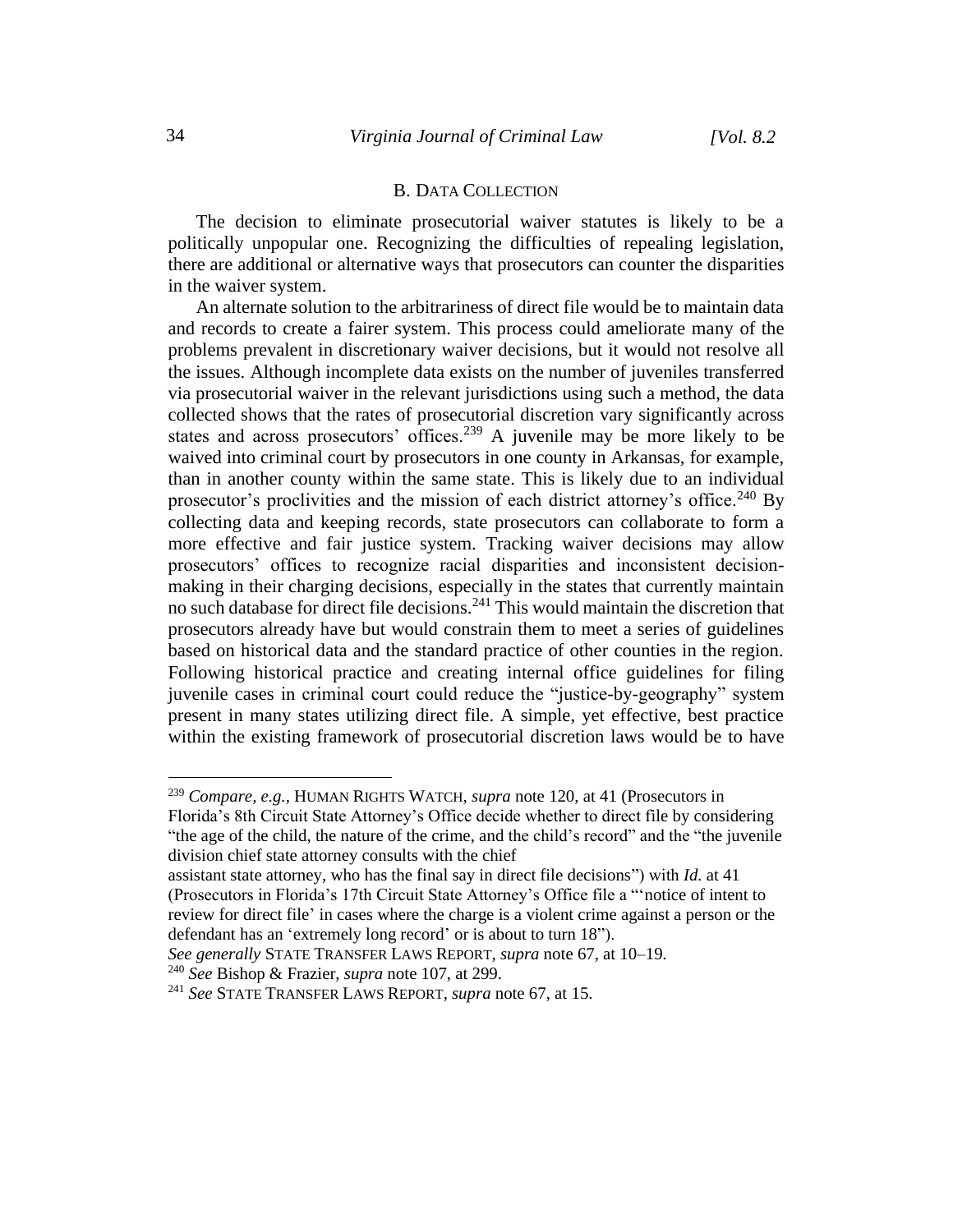# When Prosecutors Act as Judges: Racial Disparities and the *2020]* 35 Absence of Due Process Safeguards in the Juvenile Transfer Decision

prosecutors state their reasons, in writing, for their decisions to transfer a youth into the criminal justice system. Although prosecutorial waiver decisions cannot be reviewed by a court, this may help with the appeals process when a final decision is rendered and internally could allow prosecutors to track their decisions and develop criteria.

One scholar proposes that in order to move toward a path of "structured decision making," communities should form local committees within their jurisdictions made up of "prosecutors, probation officers, experts in developmental psychology, school officials, and other community stakeholders." $^{242}$  In order for these standards to benefit juveniles effectively, "prosecutors should routinely evaluate and revise prosecution standards to correct for evidence of racially disparate outcomes."<sup>243</sup> Prosecutors who recognize disparities within the referral system, for example, that "youth of color are routinely referred from one or more schools for drug use, disorderly conduct, or other low- to midlevel offenses," can decline to charge these youths as adults or prosecute these youths at all and instead encourage "community leaders to identify responses to adolescent offending that do not impose the stigma and collateral consequences" of the court system.<sup>244</sup> This recognition could also lead prosecutors to the conclusion not to charge juveniles as adults except for only the most serious offenses, despite having the authority to do otherwise, thus "set[ting] the standard for juvenile court intake" that "over time may significantly influence patterns of arrest and referral."<sup>245</sup> State prosecutors, however, are political figures and must answer to community members. To prevent accusations from community members that they are "ignor[ing] or underenforc[ing] criminal laws in communities of color, prosecutors must communicate the rationale for their charging decisions and actively engage the community, legislators, and school leaders in developing alternatives to prosecution."<sup>246</sup>

<sup>242</sup> *See* Kristin Henning, *Criminalizing Normal Adolescent Behavior in Communities of Color: The Role of Prosecutors in Juvenile Justice Reform,* 98 CORNELL L. REV. 383, 436-37 (2013).

<sup>243</sup> *Id.* at 443.

<sup>244</sup> *Id.* at 430.

<sup>245</sup> *Id.*

<sup>246</sup> *Id.*at 430–31.